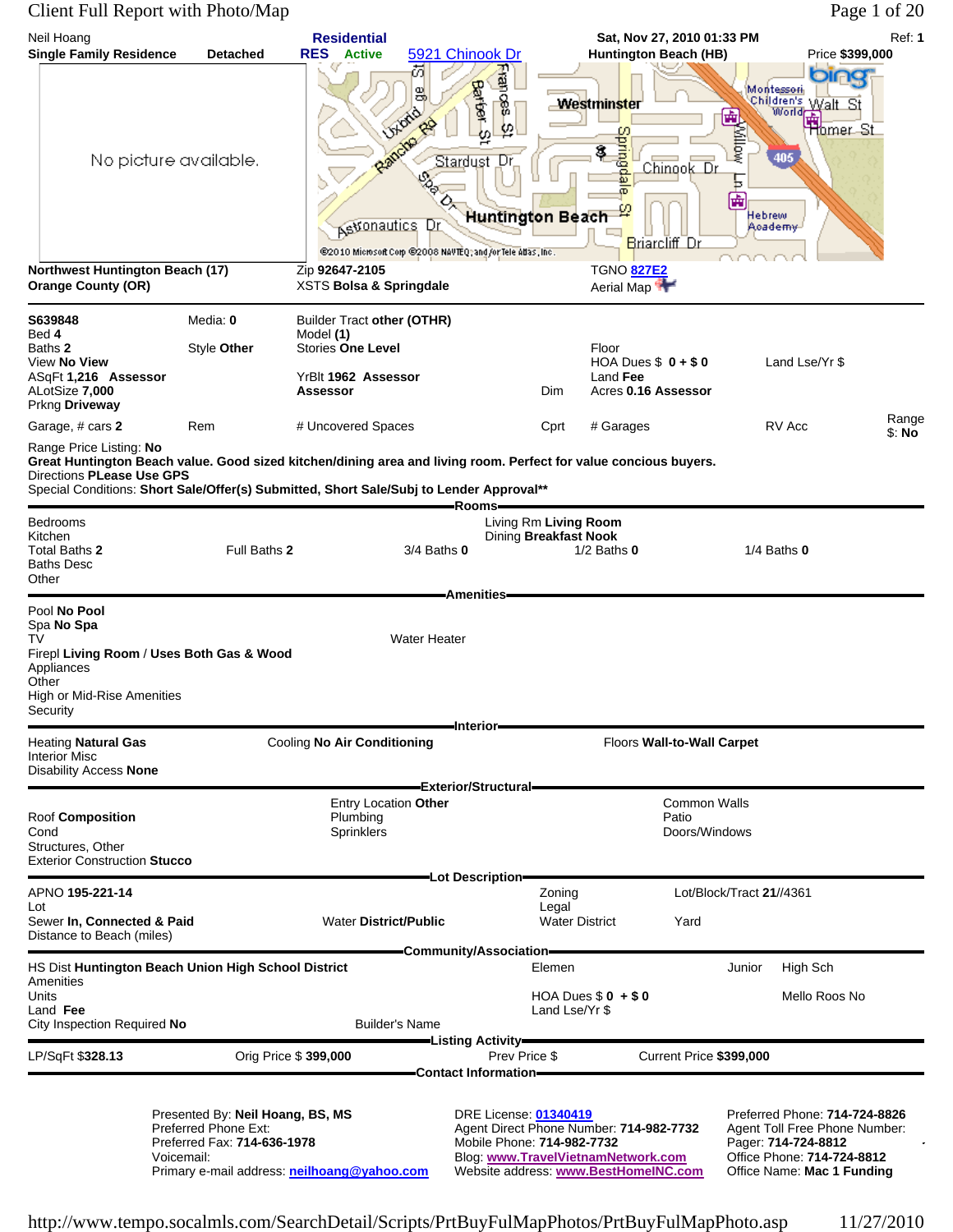## Client Full Report with Photo/Map Page 2 of 20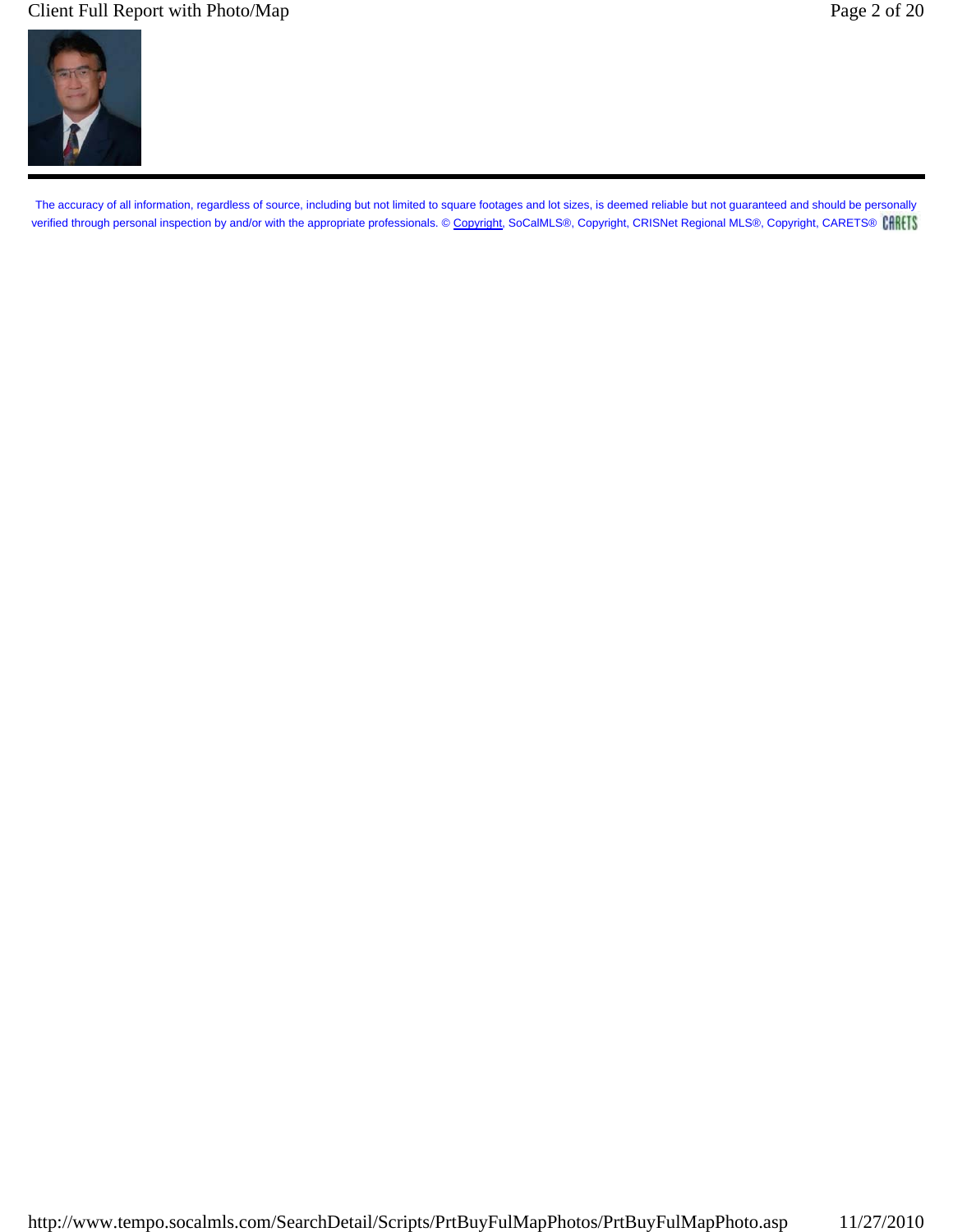# Client Full Report with Photo/Map Page 3 of 20

| Neil Hoang<br><b>Single Family Residence</b>                                                                                                                                                                                      | <b>Detached</b>                                                                                                                        | <b>Residential</b><br><b>RES</b> Active<br>Sun View                                                  | 16521 Higgins Cir                                                                                       |                                                     | Sat, Nov 27, 2010 01:33 PM<br><b>Huntington Beach (HB)</b>                                                            |                                                                                                                                                   | Ref: 2<br>Price \$425,000 |
|-----------------------------------------------------------------------------------------------------------------------------------------------------------------------------------------------------------------------------------|----------------------------------------------------------------------------------------------------------------------------------------|------------------------------------------------------------------------------------------------------|---------------------------------------------------------------------------------------------------------|-----------------------------------------------------|-----------------------------------------------------------------------------------------------------------------------|---------------------------------------------------------------------------------------------------------------------------------------------------|---------------------------|
| Fountain Valley / Northeast HB (16)<br><b>Orange County (OR)</b>                                                                                                                                                                  |                                                                                                                                        | Elementary<br><b>En</b> School<br>Alhambra Dr.<br>◡<br>PR<br>Zip 92647-<br><b>XSTS Newland/Brush</b> | Beach<br><b>BNB</b><br>Glencoe Ave<br>39<br>@2010 Microsoft Corp @2008 NAVTEQ, and for Tele Atlas, Inc. | 奭<br>Heil LAve<br><b>Huntington</b><br>Beach        | <b>Westminster</b><br>Newland<br>higia.<br>흽<br><b>TGNO 828B7</b><br>Aerial Map                                       | oin<br>ōσ,<br><b>Riggionie</b><br>둉<br>405<br>45B<br>۹<br>φl<br>Landau                                                                            | Valle<br>Fount ain        |
| U10004162                                                                                                                                                                                                                         | Media: 14                                                                                                                              | <b>Builder Tract Ocean View Homes (OCVI)</b>                                                         |                                                                                                         |                                                     |                                                                                                                       |                                                                                                                                                   |                           |
| Bed 3<br>Baths 2<br>View No View<br>ASqFt 1,111 Other<br>ALotSize 6,790<br>Prkng Direct Garage Access, Driveway, Garage Door Opener                                                                                               | Style Other                                                                                                                            | Model (0)<br><b>Stories One Level</b><br>YrBlt 1959 Estimated<br>Other                               |                                                                                                         | Dim                                                 | Floor<br>HOA Dues $$0 + $0$<br>Land Fee<br>Acres                                                                      | Land Lse/Yr \$                                                                                                                                    |                           |
| Garage, # cars 2                                                                                                                                                                                                                  | Rem                                                                                                                                    | # Uncovered Spaces                                                                                   |                                                                                                         | Cprt                                                | # Garages                                                                                                             | RV Acc                                                                                                                                            | Range<br>\$: No           |
| Range Price Listing: No<br>Great neighborhood home. Could use some TLC. Short Sale. Purchased as-is.<br>Directions Thomas Bros. 828B7<br>Special Conditions: Short Sale/Subj to Lender Approval**                                 |                                                                                                                                        |                                                                                                      | Rooms-                                                                                                  |                                                     |                                                                                                                       |                                                                                                                                                   |                           |
| Bedrooms All Bedrooms Up, Ground Floor Master Bedroom<br>Kitchen Ceramic Counters, Open to Family Room<br>Total Baths 2<br>Baths Desc Shower and Tub, Stall Shower<br>Other Attic, Laundry In Garage                              | Full Baths 1                                                                                                                           |                                                                                                      | 3/4 Baths 1<br><b>Amenities</b>                                                                         | Living Rm Living Room<br>Dining Dining Ell          | $1/2$ Baths $0$                                                                                                       | $1/4$ Baths $0$                                                                                                                                   |                           |
| Pool No Pool<br>Spa No Spa<br>TV<br>Firepl Living Room / Inoperable / Uses Wood Only<br>Appliances Built-In Gas Range, Gas Dryer Hook Up, Gas Oven, Water Line to Refrigerator<br>Other<br>High or Mid-Rise Amenities<br>Security |                                                                                                                                        | Water Heater 60+ Gallon Tank, Gas                                                                    | Interior-                                                                                               |                                                     |                                                                                                                       |                                                                                                                                                   |                           |
| <b>Heating Forced Air</b><br><b>Interior Misc Window Shutters</b><br>Disability Access <b>None</b>                                                                                                                                |                                                                                                                                        | Cooling Attic Fan                                                                                    | <b>Exterior/Structural-</b>                                                                             |                                                     | Floors Hardwood, Wall-to-Wall Carpet                                                                                  |                                                                                                                                                   |                           |
| <b>Roof Composition</b><br>Cond As Is, Rehab Potential<br>Structures, Other<br><b>Exterior Construction Stucco</b>                                                                                                                | Plumbing<br>Sprinklers                                                                                                                 | Entry Location Other                                                                                 | Common Walls<br>Patio Concrete Slab                                                                     |                                                     | Doors/Windows Double Pane Windows, Sliding Glass Door(s)                                                              |                                                                                                                                                   |                           |
| APNO 107-394-13                                                                                                                                                                                                                   |                                                                                                                                        |                                                                                                      | -Lot Description-                                                                                       | Zoning                                              |                                                                                                                       | Lot/Block/Tract 108//3429                                                                                                                         |                           |
| Lot<br>Sewer In Street Paid<br>Distance to Beach (miles)                                                                                                                                                                          |                                                                                                                                        | <b>Water District/Public</b>                                                                         |                                                                                                         | Legal Easements<br><b>Water District</b>            | Yard <b>Block Wall</b>                                                                                                |                                                                                                                                                   |                           |
| HS Dist Huntington Beach Union High School District                                                                                                                                                                               |                                                                                                                                        |                                                                                                      | Community/Association—                                                                                  | Elemen                                              |                                                                                                                       | High Sch<br>Junior                                                                                                                                |                           |
| Amenities<br>Units<br>Land Fee                                                                                                                                                                                                    |                                                                                                                                        |                                                                                                      |                                                                                                         | Land Lse/Yr \$                                      | HOA Dues $$0 + $0$                                                                                                    | Mello Roos No                                                                                                                                     |                           |
| City Inspection Required No                                                                                                                                                                                                       |                                                                                                                                        | <b>Builder's Name</b>                                                                                | -Listing Activity----                                                                                   |                                                     |                                                                                                                       |                                                                                                                                                   |                           |
| LP/SqFt \$382.54                                                                                                                                                                                                                  | Orig Price \$425,000                                                                                                                   |                                                                                                      | Contact Information <del>–</del>                                                                        | Prev Price \$                                       | Current Price \$425,000                                                                                               |                                                                                                                                                   |                           |
| Voicemail:                                                                                                                                                                                                                        | Presented By: Neil Hoang, BS, MS<br>Preferred Phone Ext:<br>Preferred Fax: 714-636-1978<br>Primary e-mail address: neilhoang@yahoo.com |                                                                                                      |                                                                                                         | DRE License: 01340419<br>Mobile Phone: 714-982-7732 | Agent Direct Phone Number: 714-982-7732<br>Blog: www.TravelVietnamNetwork.com<br>Website address: www.BestHomeINC.com | Preferred Phone: 714-724-8826<br>Agent Toll Free Phone Number:<br>Pager: 714-724-8812<br>Office Phone: 714-724-8812<br>Office Name: Mac 1 Funding |                           |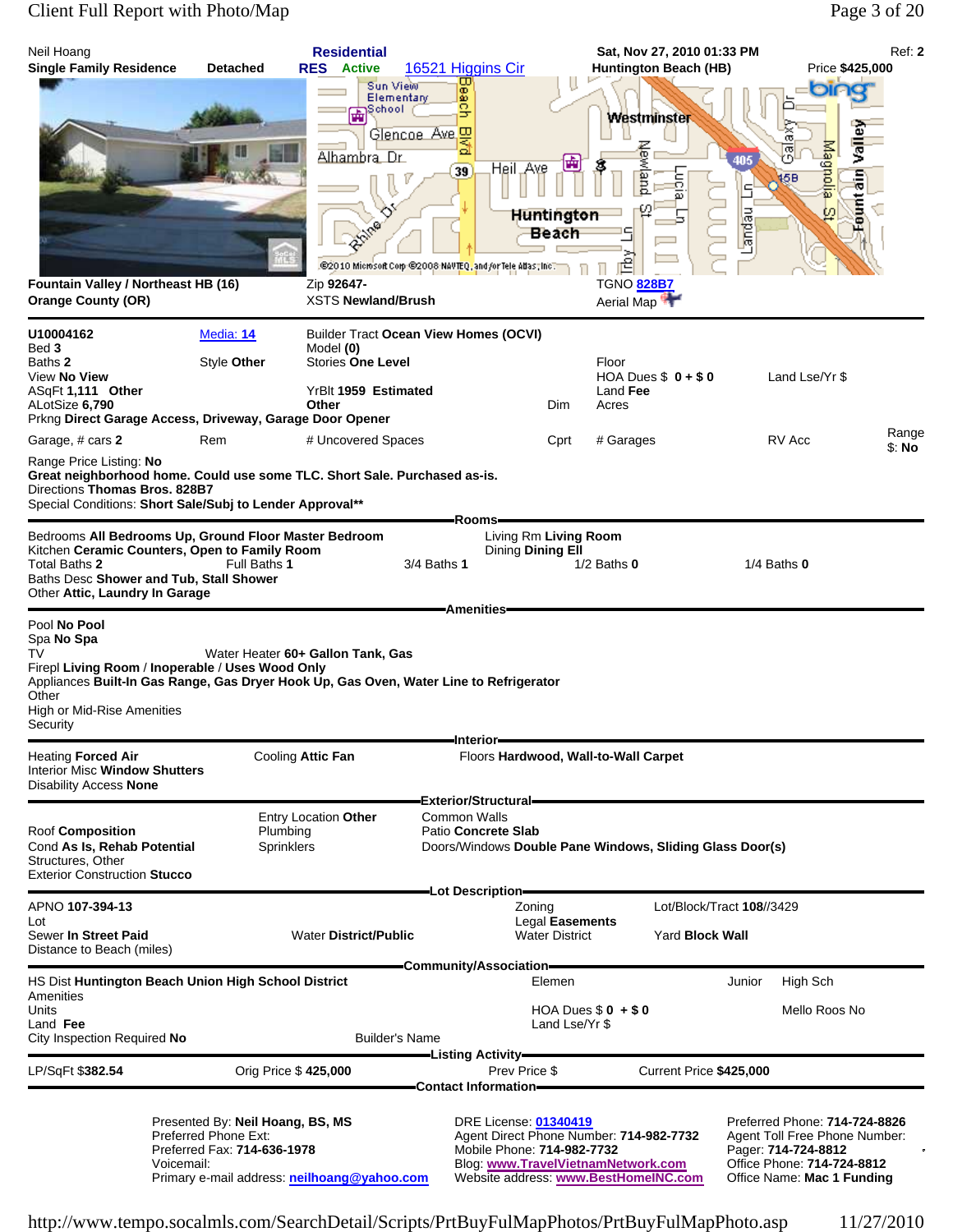## Client Full Report with Photo/Map Page 4 of 20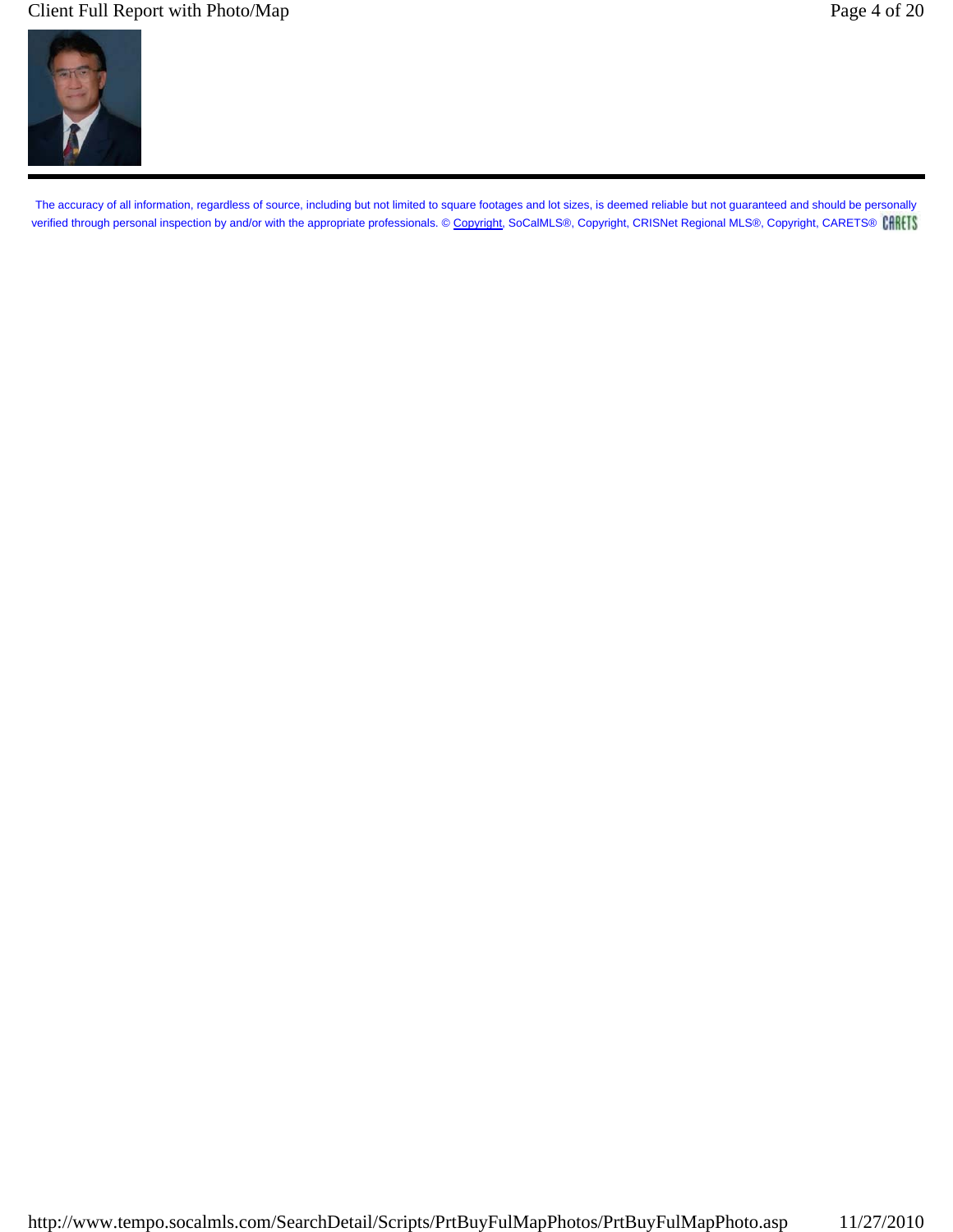## Client Full Report with Photo/Map Page 5 of 20

| Neil Hoang<br><b>Single Family Residence</b><br>Fountain Valley / Northeast HB (16)<br><b>Orange County (OR)</b>                                                                                                                                                                                                                                                                                                                              | <b>Detached</b>                                                                                       | <b>Residential</b><br><b>RES</b> Active<br><u>Talbert Ave</u><br><b>Terry Park</b><br>Ontario Dr.<br>Zip 92646-1557<br>XSTS E of Beach/N of Ellis | 18162 Wharton Ln<br>U<br>Щ<br>Taylor Dr<br>@2010 Microsoft Corp @2008 NAVTEQ, and for Tele Adas, Inc. | Good Shepard Cemetery<br>Talbert A<br>39<br>g<br>Huntington<br><b>Beach</b><br><u>Taylor</u> Dr                                                              | Sat, Nov 27, 2010 01:33 PM<br><b>Huntington Beach (HB)</b><br>T <del>al</del> bert Ave<br>ā<br>Newland<br>Hartlund<br>ωI<br>p<br><b>TGNO 858A3</b><br>Aerial Map | <b>Courreges</b><br>Park<br>Roch Courreges<br>Elementary School | Price \$433,105*<br>Magnolia<br><b>Fountain</b><br>Valley<br>φ                                                      | Ref: 3          |
|-----------------------------------------------------------------------------------------------------------------------------------------------------------------------------------------------------------------------------------------------------------------------------------------------------------------------------------------------------------------------------------------------------------------------------------------------|-------------------------------------------------------------------------------------------------------|---------------------------------------------------------------------------------------------------------------------------------------------------|-------------------------------------------------------------------------------------------------------|--------------------------------------------------------------------------------------------------------------------------------------------------------------|------------------------------------------------------------------------------------------------------------------------------------------------------------------|-----------------------------------------------------------------|---------------------------------------------------------------------------------------------------------------------|-----------------|
| S636826<br>Bed 3<br>Baths 2<br>View No View<br>ASqFt <b>1,280 Assessor</b><br>ALotSize 7,199                                                                                                                                                                                                                                                                                                                                                  | <b>Media: 13</b><br>Style Cottage                                                                     | Builder Tract Huntington Crest (old) (HCRO)<br>Model (0)<br><b>Stories One Level</b><br>YrBlt 1956 Assessor<br>Assessor                           |                                                                                                       | Dim 64x111                                                                                                                                                   | Floor<br>HOA Dues $$0 + $0$<br>Land Fee<br>Acres 0.17 Assessor                                                                                                   |                                                                 | Land Lse/Yr \$                                                                                                      |                 |
| Prkng Driveway<br>Garage, # cars 2<br>Range Price Listing: No<br>Nice Huntington Crest Home with 3 good sized bedrooms. Some updating completed by previous and current owners, but still needs work.<br>Wonderful opportunity to own a great home in Huntington Beach in this wonderful neighborhood that is close to everything.<br>Directions Beach N to Sterling E to Wharton<br>Special Conditions: Short Sale/Subj to Lender Approval** | Rem                                                                                                   | # Uncovered Spaces                                                                                                                                |                                                                                                       | Cprt                                                                                                                                                         | # Garages                                                                                                                                                        |                                                                 | RV Acc                                                                                                              | Range<br>\$: No |
| Bedrooms Main Floor Bedroom<br>Kitchen<br>Total Baths 2<br><b>Baths Desc</b><br>Other                                                                                                                                                                                                                                                                                                                                                         | Full Baths 1                                                                                          |                                                                                                                                                   | Rooms-<br>3/4 Baths 0                                                                                 | Living Rm Living Room<br>Dining Eating Area, In Kitchen                                                                                                      | $1/2$ Baths 1                                                                                                                                                    |                                                                 | $1/4$ Baths $0$                                                                                                     |                 |
| Pool No Pool<br>Spa No Spa<br>TV<br>Firepl<br>Appliances Dishwasher, Freestanding Gas Range, Garbage Disposal, Gas Dryer Hook Up<br>Other<br>High or Mid-Rise Amenities<br>Security                                                                                                                                                                                                                                                           |                                                                                                       |                                                                                                                                                   | <b>Amenities</b><br><b>Water Heater</b><br>-Interior-                                                 |                                                                                                                                                              |                                                                                                                                                                  |                                                                 |                                                                                                                     |                 |
| Heating Wall Gas<br>Interior Misc<br>Disability Access None                                                                                                                                                                                                                                                                                                                                                                                   |                                                                                                       | <b>Cooling No Air Conditioning</b>                                                                                                                | Exterior/Structural=                                                                                  |                                                                                                                                                              | Floors Carpet - Partial, Concrete Slab                                                                                                                           |                                                                 |                                                                                                                     |                 |
| Roof Composition<br>Cond<br>Structures, Other<br><b>Exterior Construction Stucco</b>                                                                                                                                                                                                                                                                                                                                                          | Plumbing<br>Sprinklers                                                                                | Entry Location Ground Level - no steps                                                                                                            |                                                                                                       |                                                                                                                                                              |                                                                                                                                                                  | Patio                                                           | Common Walls<br>Doors/Windows                                                                                       |                 |
| APNO 157-325-14                                                                                                                                                                                                                                                                                                                                                                                                                               |                                                                                                       |                                                                                                                                                   | -Lot Description-                                                                                     | Zoning                                                                                                                                                       | Lot/Block/Tract 63//2699                                                                                                                                         |                                                                 |                                                                                                                     |                 |
| Lot<br>Sewer In Street Paid<br>Distance to Beach (miles)                                                                                                                                                                                                                                                                                                                                                                                      |                                                                                                       | <b>Water District/Public</b>                                                                                                                      |                                                                                                       | Legal<br><b>Water District</b>                                                                                                                               | Yard                                                                                                                                                             |                                                                 |                                                                                                                     |                 |
| HS Dist Huntington Beach Union High School District                                                                                                                                                                                                                                                                                                                                                                                           |                                                                                                       |                                                                                                                                                   | -Community/Association-                                                                               | Elemen                                                                                                                                                       |                                                                                                                                                                  | Junior                                                          | High Sch                                                                                                            |                 |
| Amenities<br>Units<br>Land Fee<br>City Inspection Required No                                                                                                                                                                                                                                                                                                                                                                                 |                                                                                                       |                                                                                                                                                   | <b>Builder's Name</b>                                                                                 | HOA Dues $$0 + $0$<br>Land Lse/Yr \$                                                                                                                         |                                                                                                                                                                  |                                                                 | Mello Roos No                                                                                                       |                 |
| LP/SqFt \$338.36                                                                                                                                                                                                                                                                                                                                                                                                                              | Orig Price \$470,000                                                                                  |                                                                                                                                                   | -Listing Activity—                                                                                    | Prev Price \$455,900                                                                                                                                         |                                                                                                                                                                  | Current Price \$433,105                                         |                                                                                                                     |                 |
|                                                                                                                                                                                                                                                                                                                                                                                                                                               | Presented By: Neil Hoang, BS, MS<br>Preferred Phone Ext:<br>Preferred Fax: 714-636-1978<br>Voicemail: |                                                                                                                                                   |                                                                                                       | Contact Information-<br>DRE License: 01340419<br>Agent Direct Phone Number: 714-982-7732<br>Mobile Phone: 714-982-7732<br>Blog: www.TravelVietnamNetwork.com |                                                                                                                                                                  |                                                                 | Preferred Phone: 714-724-8826<br>Agent Toll Free Phone Number:<br>Pager: 714-724-8812<br>Office Phone: 714-724-8812 |                 |

http://www.tempo.socalmls.com/SearchDetail/Scripts/PrtBuyFulMapPhotos/PrtBuyFulMapPhoto.asp 11/27/2010

Preferred Fax: **714-636-1978** Mobile Phone: **714-982-7732** Pager: **714-724-8812**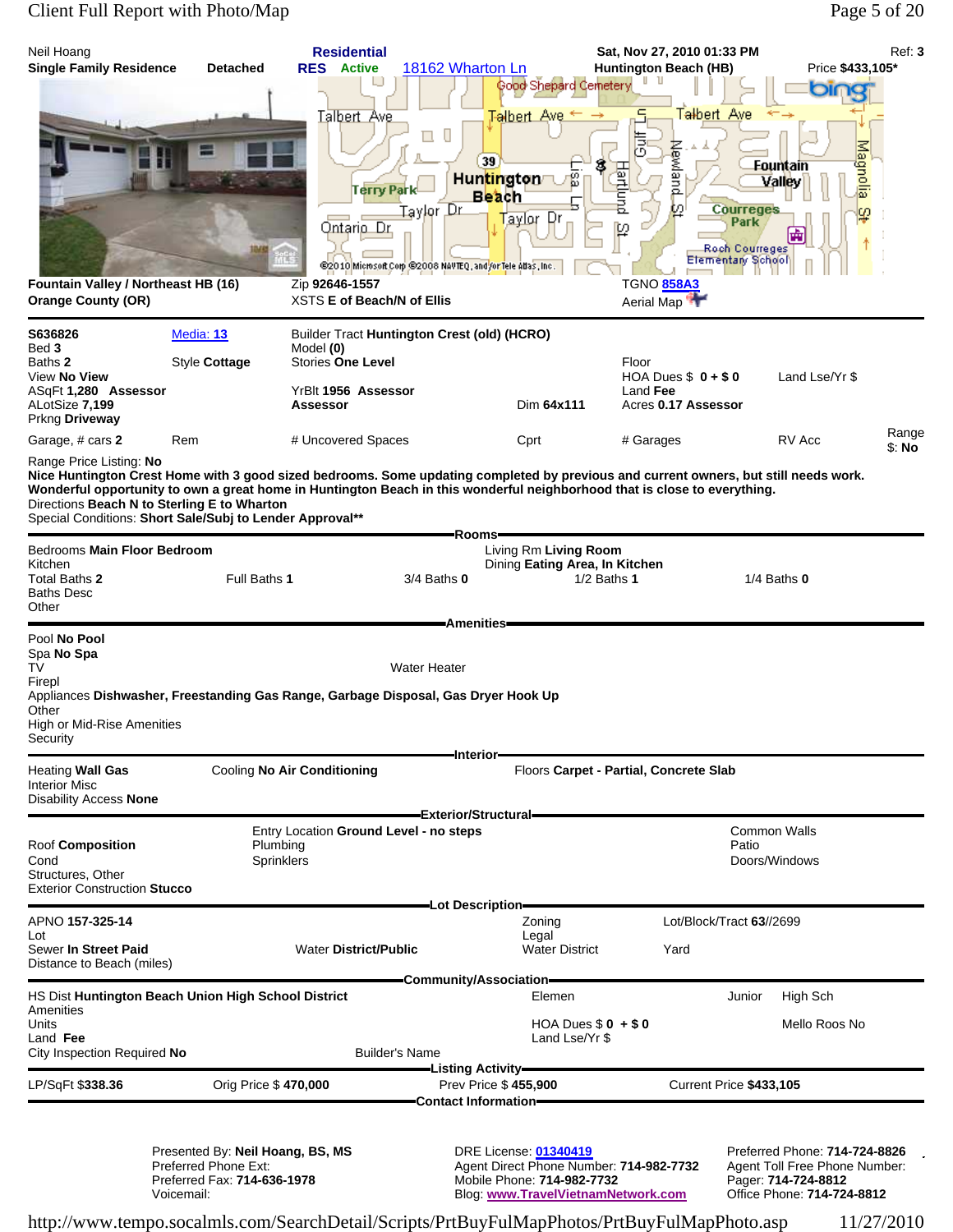## Client Full Report with Photo/Map Page 6 of 20

Primary e-mail address: **neilhoang@yahoo.com** Website address: **www.BestHomeINC.com** Office Name: **Mac 1 Funding**

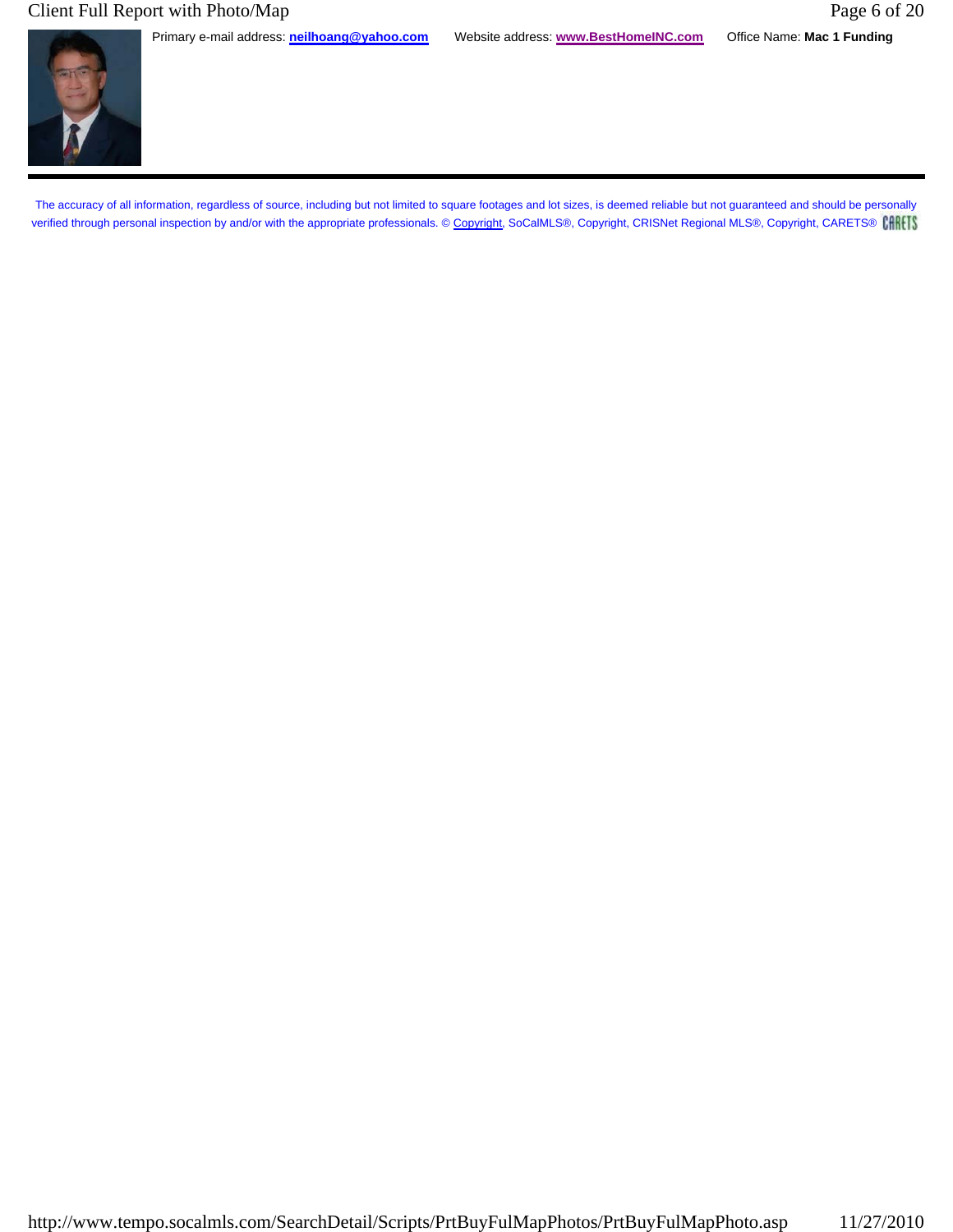# Client Full Report with Photo/Map Page 7 of 20

| Neil Hoang<br><b>Single Family Residence</b>                                                                                                                                                                                                                                                                                                                                                                                                                                                                                                                                                                                                                                                                                                                                                                                | <b>Detached</b>          | <b>Residential</b><br><b>RES</b> Active                                                                                          | 8411 Amsterdam Dr                                                                                                     |                                                    | Sat, Nov 27, 2010 01:33 PM<br><b>Huntington Beach (HB)</b>                 |                                                     | Price \$445,000              | Ref: 4          |
|-----------------------------------------------------------------------------------------------------------------------------------------------------------------------------------------------------------------------------------------------------------------------------------------------------------------------------------------------------------------------------------------------------------------------------------------------------------------------------------------------------------------------------------------------------------------------------------------------------------------------------------------------------------------------------------------------------------------------------------------------------------------------------------------------------------------------------|--------------------------|----------------------------------------------------------------------------------------------------------------------------------|-----------------------------------------------------------------------------------------------------------------------|----------------------------------------------------|----------------------------------------------------------------------------|-----------------------------------------------------|------------------------------|-----------------|
| Fountain Valley / Northeast HB (16)                                                                                                                                                                                                                                                                                                                                                                                                                                                                                                                                                                                                                                                                                                                                                                                         |                          | <b>Ramer</b> Ave<br>Ìак<br>Ò.<br>ω<br>кî<br>Zip 92647-6005                                                                       | ा⊅≺ा<br>$\varphi p$<br>39<br>Ocean View⊣<br>岗<br>팧<br>₽<br>@2040 Microsoft Corp @2008 NAVTEQ, and /or Tele Adas, Inc. | Arnett_Dr<br>Huntington<br><b>Beach</b> g<br>Hague | Ross<br>Warner Ave<br>悪<br>Westmont<br>Park<br>e<br>Dug<br>ω<br>TGNO 828A7 | ⋔<br>Fountain<br>Valley                             | olfi<br>15A<br>Magnota<br>ΙO |                 |
| <b>Orange County (OR)</b>                                                                                                                                                                                                                                                                                                                                                                                                                                                                                                                                                                                                                                                                                                                                                                                                   |                          | <b>XSTS Newland / Warner</b>                                                                                                     |                                                                                                                       |                                                    | Aerial Map                                                                 |                                                     |                              |                 |
| S639071<br>Bed 3<br>Baths 2<br>View No View<br>ASqFt 1,684 Assessor<br>ALotSize 7,056<br>Prkng RV Access/Parking                                                                                                                                                                                                                                                                                                                                                                                                                                                                                                                                                                                                                                                                                                            | Media: 25<br>Style Ranch | Builder Tract Dutch Haven America (16) (DHAM)<br>Model (0)<br><b>Stories One Level</b><br>YrBlt 1962 Assessor<br><b>Assessor</b> |                                                                                                                       | Dim 72x98                                          | Floor<br>HOA Dues $$0 + $0$<br>Land Fee<br>Acres 0.16 Assessor             |                                                     | Land Lse/Yr \$               |                 |
| Garage, # cars 2                                                                                                                                                                                                                                                                                                                                                                                                                                                                                                                                                                                                                                                                                                                                                                                                            | Rem                      | # Uncovered Spaces                                                                                                               |                                                                                                                       | Cprt                                               | # Garages                                                                  |                                                     | RV Acc                       | Range<br>\$: No |
| of shed-dormer windows gives it lots of natural light through out and custom lighting, Ladder leads to adorable loft with dormer window and<br>skylight great for childrens hide-away, Huge added family room with atrium, inside laundry area, italin tile flooring, leaded glass cottage style<br>windows, Kitchen features cathedral ceiling with newer 5-burner cook top, newer oven and slider door leading to backyard. There are 2 seperate<br>yards with raised planters and blockwall fencing and 2 orange, lime, gratefruit trees. Garage has built-in storage cabinets & roll-up door, Close to<br>beach, shopping, freeway, parks, entertinment, and excellent schools.<br>Directions Warner / Newland Enter off of Rotterdam<br>Special Conditions: Standard Sale or Lease/None<br>Bedrooms Main Floor Bedroom |                          |                                                                                                                                  | Rooms-                                                                                                                | Living Rm Living Room                              |                                                                            |                                                     |                              |                 |
| Kitchen<br>Total Baths 2<br>Baths Desc Shower and Tub<br>Other Atrium, Family Room, Loft                                                                                                                                                                                                                                                                                                                                                                                                                                                                                                                                                                                                                                                                                                                                    | Full Baths 1             |                                                                                                                                  | 3/4 Baths 1<br><b>Amenities</b>                                                                                       | Dining Kitchen/Dining Combo                        | $1/2$ Baths $0$                                                            | $1/4$ Baths $0$                                     |                              |                 |
| Pool No Pool<br>Spa No Spa<br>TV Cable TV<br>Firepl Living Room / Brick / Uses Both Gas & Wood<br>Appliances Cooktop - Gas, Gas Oven, Gas/Elec Dryer Hook Up<br>Other<br>High or Mid-Rise Amenities<br>Security                                                                                                                                                                                                                                                                                                                                                                                                                                                                                                                                                                                                             |                          |                                                                                                                                  | Water Heater Strapped                                                                                                 |                                                    |                                                                            |                                                     |                              |                 |
| <b>Heating Natural Gas</b><br>Interior Misc Block Walls, Cathedral-Vaulted Ceilings<br><b>Disability Access None</b>                                                                                                                                                                                                                                                                                                                                                                                                                                                                                                                                                                                                                                                                                                        |                          | Cooling Ceiling Fan(s)                                                                                                           | -Interior-                                                                                                            |                                                    | Floors Bamboo Flooring, Carpet - Partial, Ceramic Tile                     |                                                     |                              |                 |
| <b>Roof Composition</b><br>Cond As Is<br>Structures, Other<br><b>Exterior Construction Brick and Wood</b>                                                                                                                                                                                                                                                                                                                                                                                                                                                                                                                                                                                                                                                                                                                   |                          | Entry Location Ground Level - no steps<br><b>Plumbing Partial Copper Plumbing</b><br>Sprinklers Manual                           | Exterior/Structural=                                                                                                  |                                                    |                                                                            | <b>Common Walls</b><br>Patio Other<br>Doors/Windows |                              |                 |
| APNO 167-351-14<br>Lot<br>Sewer In, Connected & Paid<br>Distance to Beach (miles)                                                                                                                                                                                                                                                                                                                                                                                                                                                                                                                                                                                                                                                                                                                                           |                          | <b>Water District/Public</b>                                                                                                     | =Lot Description=                                                                                                     | Zoning<br>Legal<br><b>Water District</b>           |                                                                            | Lot/Block/Tract 77//3862<br>Yard Block Wall         |                              |                 |
| HS Dist Huntington Beach Union High School District                                                                                                                                                                                                                                                                                                                                                                                                                                                                                                                                                                                                                                                                                                                                                                         |                          |                                                                                                                                  | -Community/Association=                                                                                               | Elemen                                             |                                                                            | Junior                                              | High Sch                     |                 |
| Amenities<br>Units<br>Land Fee<br>City Inspection Required No                                                                                                                                                                                                                                                                                                                                                                                                                                                                                                                                                                                                                                                                                                                                                               |                          | Builder's Name                                                                                                                   |                                                                                                                       | HOA Dues $$0 + $0$<br>Land Lse/Yr \$               |                                                                            |                                                     | Mello Roos No                |                 |
| LP/SqFt \$264.25                                                                                                                                                                                                                                                                                                                                                                                                                                                                                                                                                                                                                                                                                                                                                                                                            |                          | Orig Price \$445,000                                                                                                             | -Listing Activity—                                                                                                    | Prev Price \$                                      | Current Price \$445,000                                                    |                                                     |                              |                 |
|                                                                                                                                                                                                                                                                                                                                                                                                                                                                                                                                                                                                                                                                                                                                                                                                                             |                          |                                                                                                                                  | <b>Contact Information-</b>                                                                                           |                                                    |                                                                            |                                                     |                              |                 |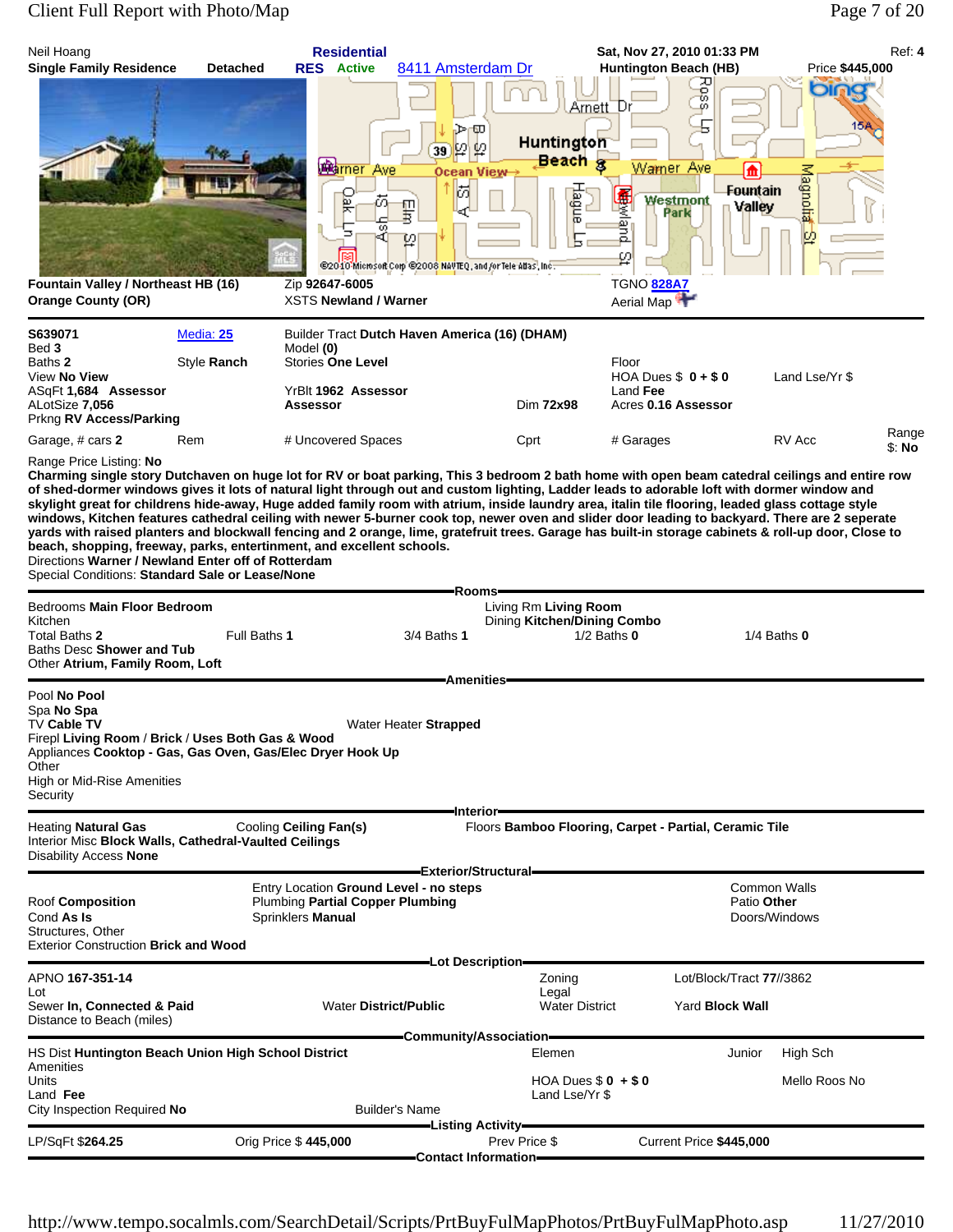#### Client Full Report with Photo/Map Page 8 of 20



Presented By: **Neil Hoang, BS, MS** DRE License: **01340419** Preferred Phone: **714-724-8826** Preferred Phone Ext: **Agent Direct Phone Number: 714-982-7732** Agent Toll Free Phone Number: **Preferred Fax: 714-636-1978** Agent Toll Free Phone Number: **Preferred Fax: 714-636-1978** Agent: **714-982-7732** Agent: **714-724-8** Primary e-mail address: **neilhoang@yahoo.com** 

Mobile Phone: **714-982-7732** Pager: **714-724-8812**<br>Blog: www.TravelVietnamNetwork.com Office Phone: 714-724-8812 Voicemail: Blog: **www.TravelVietnamNetwork.com** Office Phone: **714-724-8812**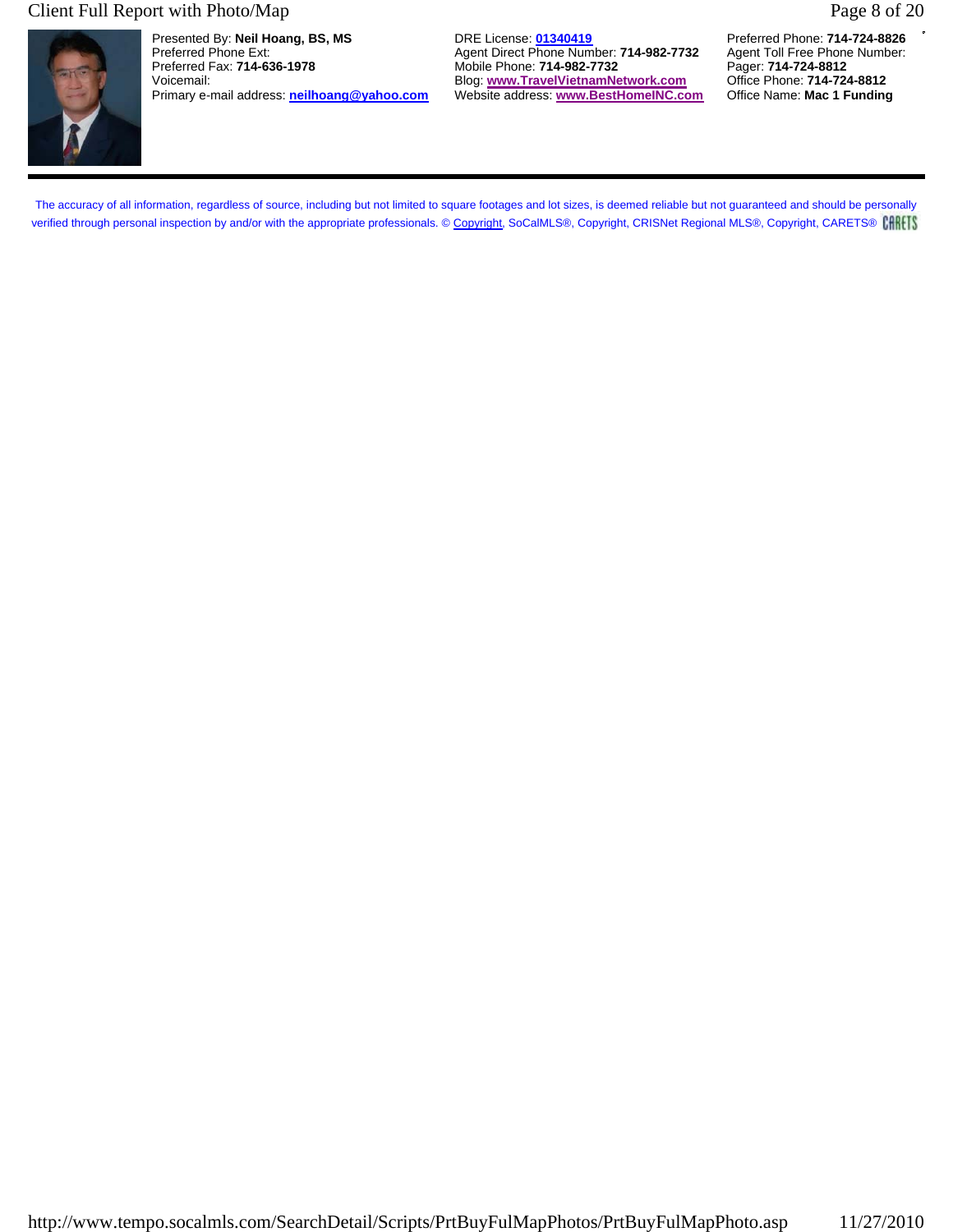# Client Full Report with Photo/Map Page 9 of 20

| Neil Hoang                                                                                                                                    |                                                                                                                         | <b>Residential</b>                                                                                                                                                                                                                                                                                                                                                                                                                                                                                                                                                                                                                                                                                                                                                                                                                                       |                                                      | Sat, Nov 27, 2010 01:33 PM     |                                   | Ref: 5                                                                 |
|-----------------------------------------------------------------------------------------------------------------------------------------------|-------------------------------------------------------------------------------------------------------------------------|----------------------------------------------------------------------------------------------------------------------------------------------------------------------------------------------------------------------------------------------------------------------------------------------------------------------------------------------------------------------------------------------------------------------------------------------------------------------------------------------------------------------------------------------------------------------------------------------------------------------------------------------------------------------------------------------------------------------------------------------------------------------------------------------------------------------------------------------------------|------------------------------------------------------|--------------------------------|-----------------------------------|------------------------------------------------------------------------|
| <b>Single Family Residence</b>                                                                                                                | <b>Detached</b>                                                                                                         | 16871 ROSS Ln<br><b>RES</b><br><b>Active</b><br>Beach<br>Bryant Dr<br><b>Lambert</b> Dr<br>erry Dr                                                                                                                                                                                                                                                                                                                                                                                                                                                                                                                                                                                                                                                                                                                                                       | <b>Fuor</b> a                                        | Huntington Beach (HB)<br>Poss  | 405                               | Price \$449,900*<br>bir                                                |
|                                                                                                                                               |                                                                                                                         | las<br>Isd<br>39<br>φ<br>₽                                                                                                                                                                                                                                                                                                                                                                                                                                                                                                                                                                                                                                                                                                                                                                                                                               | Ь<br><b>Huntington</b><br><b>Beach</b><br>Warner Ave | Ь                              |                                   | Daisy Ave<br>15A<br>405                                                |
|                                                                                                                                               | J-Tech MLS                                                                                                              | Ocean View<br>@2010 Microsoft Corp @2008 NAVTEQ, and/or Tele Atlas, Inc.                                                                                                                                                                                                                                                                                                                                                                                                                                                                                                                                                                                                                                                                                                                                                                                 | Barbels Art<br>Center<br>日 Rancho, Ave.              | 盃<br>Valley                    | <b>Fountain</b>                   |                                                                        |
| Fountain Valley / Northeast HB (16)<br><b>Orange County (OR)</b>                                                                              |                                                                                                                         | Zip 92647-<br><b>XSTS WARNER</b>                                                                                                                                                                                                                                                                                                                                                                                                                                                                                                                                                                                                                                                                                                                                                                                                                         |                                                      | TGNO 828B7<br>Aerial Map       |                                   |                                                                        |
| ITC-12143681<br>Bed 3                                                                                                                         | Media: 5                                                                                                                | Builder Tract ()<br>Model ()                                                                                                                                                                                                                                                                                                                                                                                                                                                                                                                                                                                                                                                                                                                                                                                                                             |                                                      |                                |                                   |                                                                        |
| Baths 2<br>View No View                                                                                                                       | Style Contemporary                                                                                                      | Stories One Level                                                                                                                                                                                                                                                                                                                                                                                                                                                                                                                                                                                                                                                                                                                                                                                                                                        |                                                      | Floor 0 of 0                   | HOA Dues $$0 + $0$                | Land Lse/Yr \$0                                                        |
| ASqFt 1,948 Landlord/Tenant/Seller<br>ALotSize 7,000                                                                                          |                                                                                                                         | <b>YrBIt 1960</b><br>Landlord/Tenant/Seller<br>Prkng Garage Door Opener, Parking Space, Garage Attached, RV Access/Parking                                                                                                                                                                                                                                                                                                                                                                                                                                                                                                                                                                                                                                                                                                                               |                                                      | Land Fee<br>Dim                | Acres 0.16 Landlord/Tenant/Seller |                                                                        |
| Garage, # cars 2 A                                                                                                                            | Rem 0                                                                                                                   | # Uncovered Spaces 0                                                                                                                                                                                                                                                                                                                                                                                                                                                                                                                                                                                                                                                                                                                                                                                                                                     |                                                      | # Garages<br>Cprt 0            |                                   | Range<br>RV Acc<br>\$: No                                              |
|                                                                                                                                               | which opens to formal dinning room. Make this home yours!!!<br>Special Conditions: Short Sale/Subj to Lender Approval** | landscaping, palm trees, lamp post and a long drive way which welcome you to it's hidden front door. Behind that front door opens to a whole world<br>of privacy, coziness living room with wood-beams, vaulted ceiling, newer dark-wood color laminate floor and a gas-burner fireplace, ready for you to<br>decorate your up coming Holidays or just sit back and enjoy your quiet evenings with a glass of wine and your favorite book. Connect to living room<br>is wide open family room where kids can run free. Leaving family room through sliding door, you will be in the sunroom where you can enjoy all of<br>your private parties with your love ones on sunny or rainy days. You also can enjoy the upgraded kitchen with polished wood cabinets, counter tops<br>Directions 405 - South Magnolia- Right onto Warner- Right onto Ross Lane | -Rooms-                                              |                                |                                   |                                                                        |
| Bedrooms                                                                                                                                      |                                                                                                                         |                                                                                                                                                                                                                                                                                                                                                                                                                                                                                                                                                                                                                                                                                                                                                                                                                                                          | Living Rm                                            |                                |                                   |                                                                        |
| Kitchen                                                                                                                                       |                                                                                                                         |                                                                                                                                                                                                                                                                                                                                                                                                                                                                                                                                                                                                                                                                                                                                                                                                                                                          | <b>Dining Rm</b>                                     |                                |                                   | Dining Formal Dining Rm, Breakfast Counter/Bar, Family Kitchen, Formal |
| Total Baths 2<br><b>Baths Desc</b><br>Other Family Room                                                                                       | Full Baths 1                                                                                                            | 3/4 Baths 1                                                                                                                                                                                                                                                                                                                                                                                                                                                                                                                                                                                                                                                                                                                                                                                                                                              |                                                      | $1/2$ Baths $0$                | $1/4$ Baths $0$                   |                                                                        |
| Pool                                                                                                                                          |                                                                                                                         | <b>Amenities</b>                                                                                                                                                                                                                                                                                                                                                                                                                                                                                                                                                                                                                                                                                                                                                                                                                                         |                                                      |                                |                                   |                                                                        |
| Spa<br>ΤV<br>Firepl Living Room / Uses Gas Only<br>Appliances Dishwasher, Garbage Disposal<br>Other<br>High or Mid-Rise Amenities<br>Security | <b>Water Heater</b>                                                                                                     |                                                                                                                                                                                                                                                                                                                                                                                                                                                                                                                                                                                                                                                                                                                                                                                                                                                          |                                                      |                                |                                   |                                                                        |
| Heating Natural Gas, Forced Air                                                                                                               |                                                                                                                         | -Interior-                                                                                                                                                                                                                                                                                                                                                                                                                                                                                                                                                                                                                                                                                                                                                                                                                                               |                                                      | Cooling Central                |                                   | Floors                                                                 |
| <b>Interior Misc</b><br><b>Disability Access</b>                                                                                              |                                                                                                                         |                                                                                                                                                                                                                                                                                                                                                                                                                                                                                                                                                                                                                                                                                                                                                                                                                                                          |                                                      |                                |                                   |                                                                        |
|                                                                                                                                               |                                                                                                                         | <b>Exterior/Structural</b><br><b>Entry Location</b>                                                                                                                                                                                                                                                                                                                                                                                                                                                                                                                                                                                                                                                                                                                                                                                                      |                                                      | Common Walls No common walls   |                                   |                                                                        |
| Roof Wood Shingles<br>Cond<br>Structures, Other<br><b>Exterior Construction</b>                                                               |                                                                                                                         | Plumbing<br>Sprinklers Front                                                                                                                                                                                                                                                                                                                                                                                                                                                                                                                                                                                                                                                                                                                                                                                                                             | Patio<br>Doors/Windows                               |                                |                                   |                                                                        |
| APNO                                                                                                                                          |                                                                                                                         |                                                                                                                                                                                                                                                                                                                                                                                                                                                                                                                                                                                                                                                                                                                                                                                                                                                          | Lot Description=                                     | Zoning                         | Lot/Block/Tract //                |                                                                        |
| Lot<br>Sewer In, Connected & Paid<br>Distance to Beach (miles)                                                                                |                                                                                                                         | <b>Water District/Public</b>                                                                                                                                                                                                                                                                                                                                                                                                                                                                                                                                                                                                                                                                                                                                                                                                                             |                                                      | Legal<br><b>Water District</b> | Yard                              |                                                                        |
|                                                                                                                                               |                                                                                                                         | -Community/Association-                                                                                                                                                                                                                                                                                                                                                                                                                                                                                                                                                                                                                                                                                                                                                                                                                                  |                                                      |                                |                                   |                                                                        |
| HS Dist<br>Amenities                                                                                                                          |                                                                                                                         |                                                                                                                                                                                                                                                                                                                                                                                                                                                                                                                                                                                                                                                                                                                                                                                                                                                          | Elemen                                               |                                | Junior                            | High Sch                                                               |
| Units 0<br>Land Fee<br>City Inspection Required No                                                                                            |                                                                                                                         | <b>Builder's Name</b>                                                                                                                                                                                                                                                                                                                                                                                                                                                                                                                                                                                                                                                                                                                                                                                                                                    | HOA Dues $$0 + $0$<br>Land Lse/Yr \$0                |                                |                                   | Mello Roos                                                             |
| LP/SqFt \$230.95                                                                                                                              | Orig Price \$499,000                                                                                                    |                                                                                                                                                                                                                                                                                                                                                                                                                                                                                                                                                                                                                                                                                                                                                                                                                                                          | -Listing Activity-<br>Prev Price \$                  |                                | Current Price \$449,900           |                                                                        |
|                                                                                                                                               |                                                                                                                         |                                                                                                                                                                                                                                                                                                                                                                                                                                                                                                                                                                                                                                                                                                                                                                                                                                                          | <b>Contact Information-</b>                          |                                |                                   |                                                                        |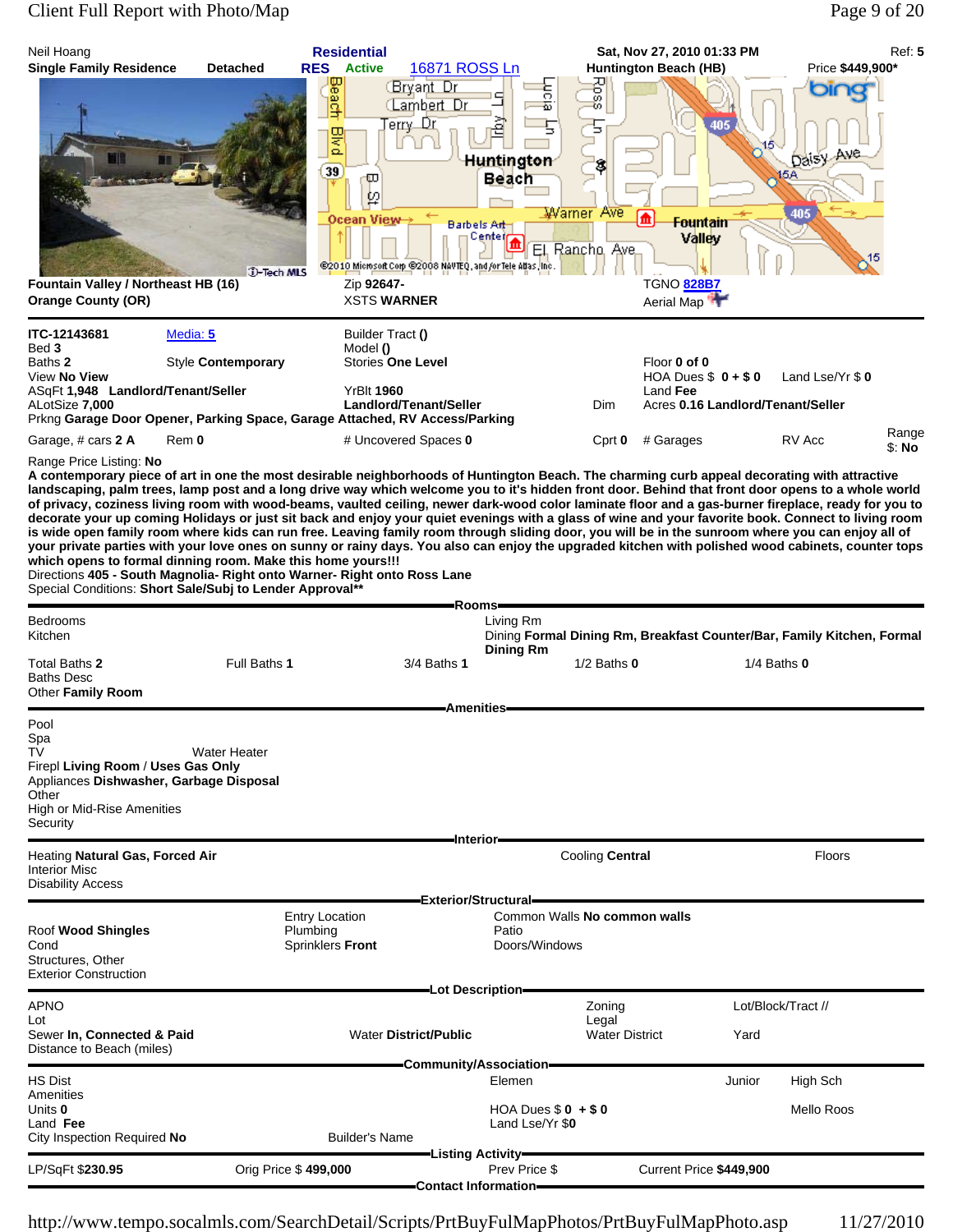#### Client Full Report with Photo/Map Page 10 of 20

Presented By: **Neil Hoang, BS, MS** DRE License: **01340419** Preferred Phone: **714-724-8826** Preferred Phone Ext: Agent Direct Phone Number: **714-982-7732** Agent Toll Free Phone<br>Preferred Fax: **714-636-1978** Mobile Phone: **714-982-7732** Pager: **714-724-8812** Voicemail: Blog: **www.TravelVietnamNetwork.com** Office Phone: **714-724-8812** Primary e-mail address: **neilhoang@yahoo.com** 

Preferred Fax: **714-636-1978** Mobile Phone: **714-982-7732** Pager: **714-724-8812**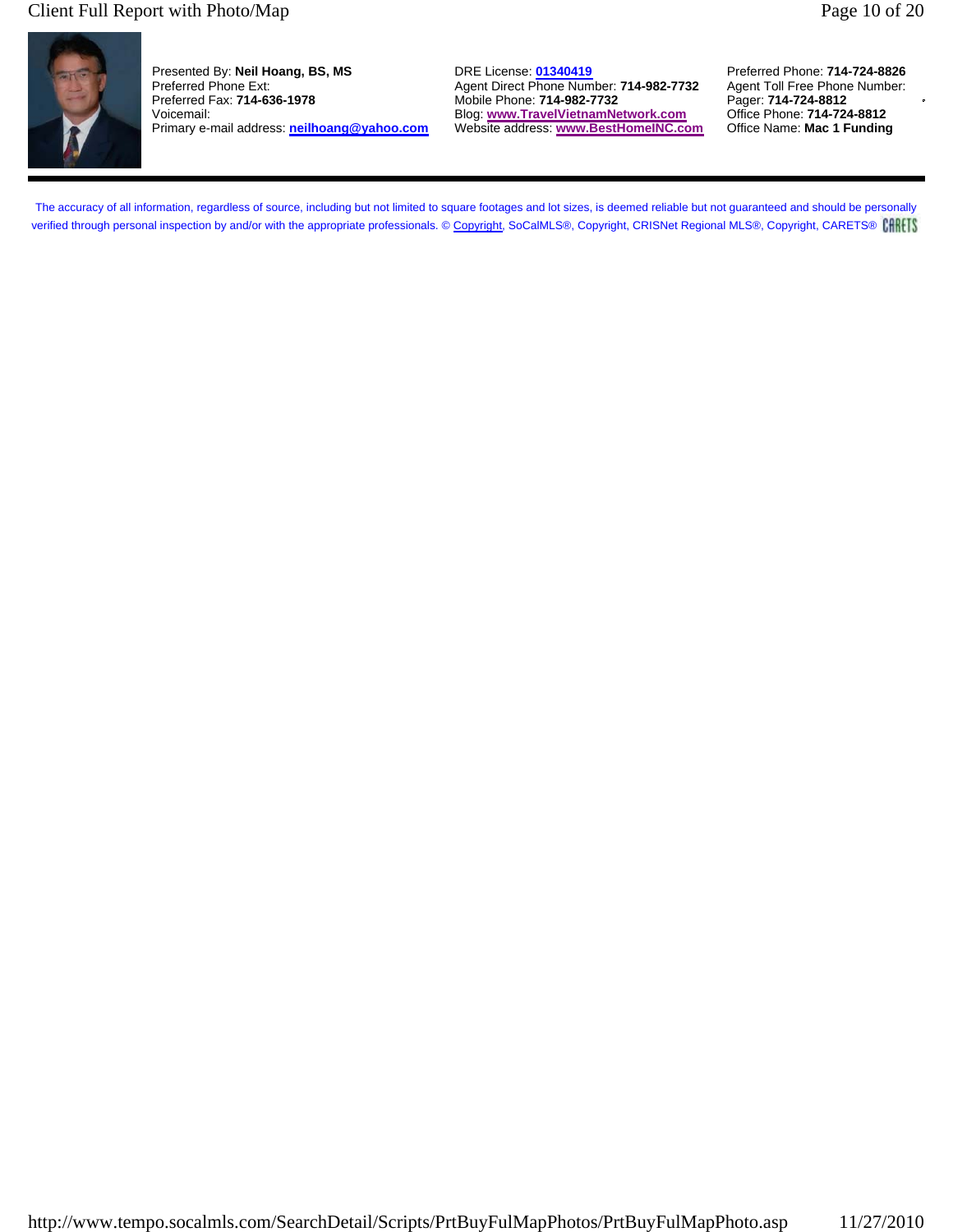## Client Full Report with Photo/Map Page 11 of 20

| Neil Hoang<br><b>Single Family Residence</b>                                                                                                                                                                                                                                                                                                                                                                                                                                                      | <b>Detached</b>                   | <b>Residential</b><br><b>RES</b><br><b>Active</b>                                                                     | 7001 Betty Dr                                                                                                                 |                                                | Sat, Nov 27, 2010 01:33 PM<br>Huntington Beach (HB)                  | Ref: 6<br>Price \$459,000* |
|---------------------------------------------------------------------------------------------------------------------------------------------------------------------------------------------------------------------------------------------------------------------------------------------------------------------------------------------------------------------------------------------------------------------------------------------------------------------------------------------------|-----------------------------------|-----------------------------------------------------------------------------------------------------------------------|-------------------------------------------------------------------------------------------------------------------------------|------------------------------------------------|----------------------------------------------------------------------|----------------------------|
| <b>West Huntington Beach (15)</b><br><b>Orange County (OR)</b>                                                                                                                                                                                                                                                                                                                                                                                                                                    |                                   | Edwards<br>LΩ.<br>Athena Dr<br>동<br>9<br>Zip 92647-5448<br><b>XSTS Goldenwest</b>                                     | Golden View,<br><b>Elementary</b> U<br><b>School</b><br>@2010 Microsoft Corp @2008 NAVTEQ, and for Tele Adas, Inc. Slater Ave | Huntington Beach<br>ğ<br>Ford Dr               | Ocean View<br>High School<br><b>TGNO 857H1</b><br>Aerial Map         | or<br>р<br>lichols<br>Ø.   |
| U10002966<br>Bed 3<br>Baths 2<br>View No View<br>ASqFt 1,850 Assessor<br>ALotSize 7,154                                                                                                                                                                                                                                                                                                                                                                                                           | Media: 5<br>Style <b>Bungalow</b> | <b>Builder Tract Custom (CUST)</b><br>Model (1)<br><b>Stories One Level</b><br>YrBlt 1961 Assessor<br><b>Assessor</b> |                                                                                                                               | Dim 73x98                                      | Floor<br>HOA Dues $$0 + $0$<br>Land Fee<br>Acres 0.16 Assessor       | Land Lse/Yr \$             |
| Prkng Garage Attached<br>Garage, # cars 2 A                                                                                                                                                                                                                                                                                                                                                                                                                                                       | Rem                               | # Uncovered Spaces                                                                                                    |                                                                                                                               | Cprt                                           | # Garages                                                            | Range<br>RV Acc<br>\$: No  |
| Range Price Listing: No<br>Lovely single story 3 bedroom in prime Huntington Beach location. Newly remodeled kitchen, with fresh paint and carpet in decorator colors<br>throughout. Large family room with great brick fireplace. French doors leading to wonderful entertaining backyard with fabulous patio cover. Great<br>location, walking distance to Huntington Beach Central Park!<br>Directions On The Corner of Warner & Goldenwest<br>Special Conditions: Standard Sale or Lease/None |                                   |                                                                                                                       |                                                                                                                               |                                                |                                                                      |                            |
| Bedrooms<br>Kitchen Remodeled<br>Total Baths 2<br>Baths Desc<br>Other                                                                                                                                                                                                                                                                                                                                                                                                                             | Full Baths 1                      |                                                                                                                       | -Rooms-<br>Living Rm<br>3/4 Baths <b>1</b>                                                                                    | Dining Kitchen/Dining Combo<br>$1/2$ Baths $0$ |                                                                      | $1/4$ Baths $0$            |
| Pool No Pool<br>Spa No Spa<br>TV<br>Firepl Family Room / Uses Gas Only<br>Appliances<br>Other<br>High or Mid-Rise Amenities<br>Security                                                                                                                                                                                                                                                                                                                                                           |                                   |                                                                                                                       | <b>Amenities</b><br><b>Water Heater</b><br><b>Interior</b>                                                                    |                                                |                                                                      |                            |
| Heating Wall Gas<br><b>Interior Misc</b><br><b>Disability Access None</b>                                                                                                                                                                                                                                                                                                                                                                                                                         | Cooling No Air Conditioning       |                                                                                                                       | Exterior/Structural=                                                                                                          |                                                | Floors Carpet - Partial, Pavers                                      |                            |
| Roof Composition/Shingle<br>Cond<br>Structures, Other<br><b>Exterior Construction Hard Coat Stucco</b>                                                                                                                                                                                                                                                                                                                                                                                            | Plumbing<br>Sprinklers            | Entry Location Ground Level - no steps                                                                                |                                                                                                                               |                                                | Common Walls No common walls<br>Patio Covered Patio<br>Doors/Windows |                            |
| APNO 165-202-07                                                                                                                                                                                                                                                                                                                                                                                                                                                                                   |                                   |                                                                                                                       | -Lot Description-                                                                                                             | Zoning                                         | Lot/Block/Tract 1//4053                                              |                            |
| Lot<br>Sewer In, Connected & Paid<br>Distance to Beach (miles)                                                                                                                                                                                                                                                                                                                                                                                                                                    |                                   | <b>Water District/Public</b>                                                                                          |                                                                                                                               | Legal<br><b>Water District</b>                 | Yard                                                                 |                            |
| HS Dist Huntington Beach Union High School District                                                                                                                                                                                                                                                                                                                                                                                                                                               |                                   |                                                                                                                       | =Community/Association=                                                                                                       | Elemen                                         | Junior                                                               | High Sch                   |
| Amenities<br>Units<br>Land Fee<br>City Inspection Required No                                                                                                                                                                                                                                                                                                                                                                                                                                     |                                   | <b>Builder's Name</b>                                                                                                 |                                                                                                                               | HOA Dues $$0 + $0$<br>Land Lse/Yr \$           |                                                                      | Mello Roos No              |
| LP/SqFt \$248.11                                                                                                                                                                                                                                                                                                                                                                                                                                                                                  | Orig Price \$535,000              |                                                                                                                       | Prev Price \$475,000                                                                                                          |                                                | Current Price \$459,000                                              |                            |
|                                                                                                                                                                                                                                                                                                                                                                                                                                                                                                   |                                   |                                                                                                                       | Contact Information-                                                                                                          |                                                |                                                                      |                            |

Presented By: **Neil Hoang, BS, MS** DRE License: **01340419** Preferred Phone: **714-724-8826** Preferred Phone Ext: Agent Direct Phone Number: **714-982-7732** Agent Toll Free Phone Number: Preferred Fax: **714-636-1978** Mobile Phone: **714-982-7732** Pager: **714-724-8812**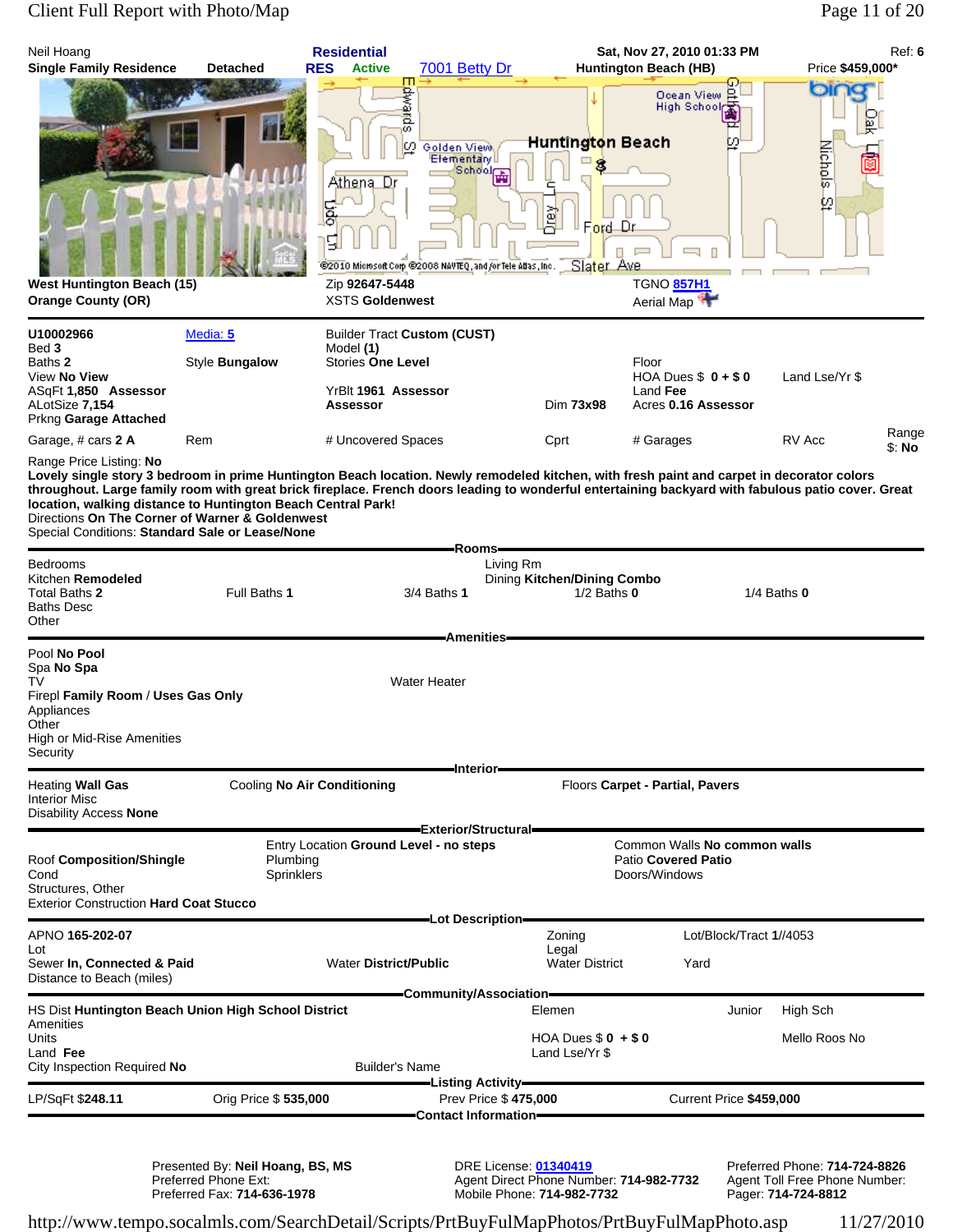## Client Full Report with Photo/Map Page 12 of 20



Primary e-mail address: **neilhoang@yahoo.com** 

Voicemail: Blog: **www.TravelVietnamNetwork.com** Office Phone: **714-724-8812**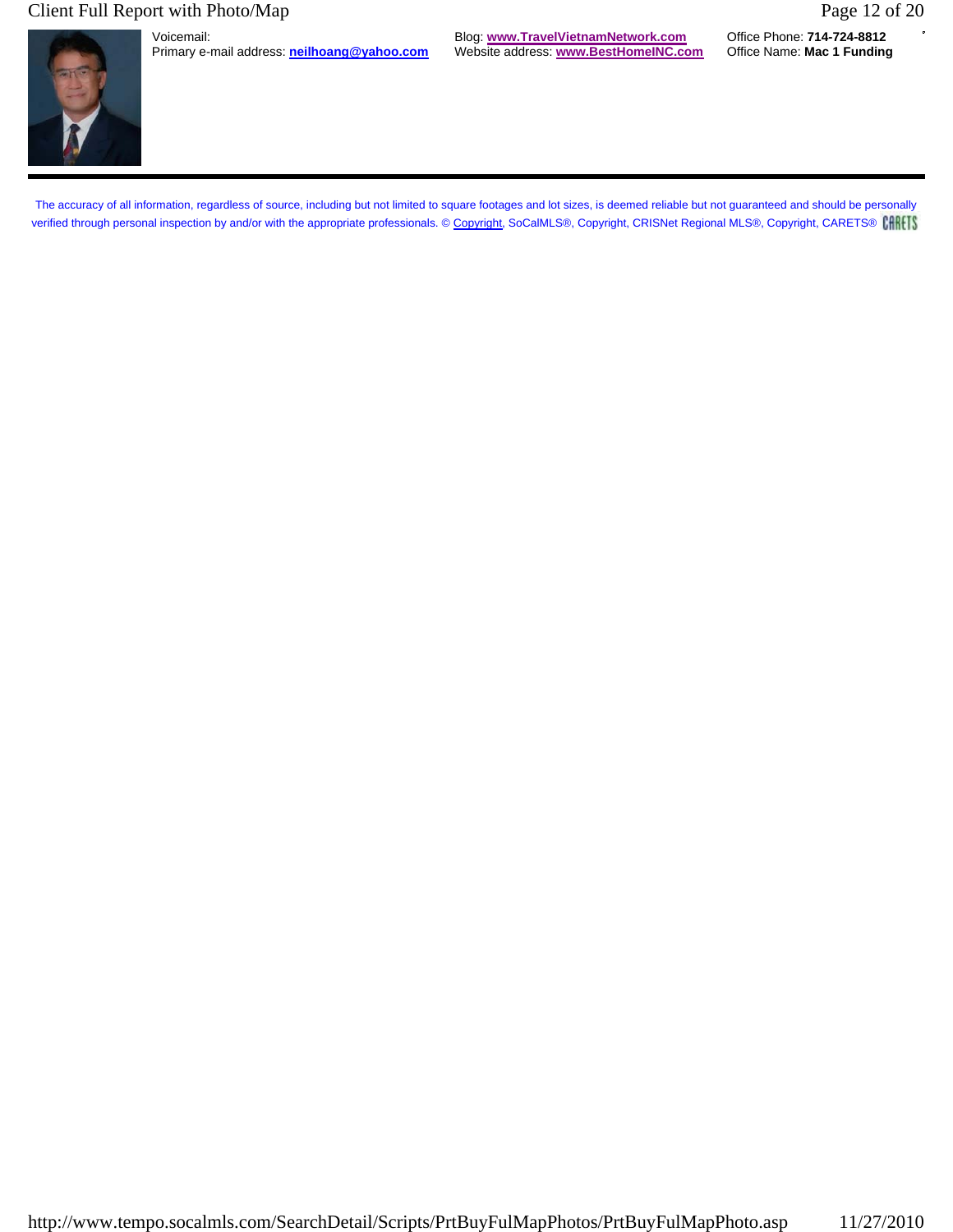# Client Full Report with Photo/Map Page 13 of 20

| Neil Hoang<br><b>Single Family Residence</b>                                                                                                                                                                                                                                                                                                                                                                                                                                                                                                                                                                                                                                                                                                                                                                                                                                                                                                                                                                                                                                                                                                                                                               | <b>Detached</b>   | <b>Residential</b><br><b>RES</b> Active<br>16171 Howland Ln                                                                                                                      |                                               | Sat, Nov 27, 2010 01:33 PM<br><b>Huntington Beach (HB)</b>                                                                                                  |                                                                                                   | Ref: 7<br>Price \$464,900*                                           |
|------------------------------------------------------------------------------------------------------------------------------------------------------------------------------------------------------------------------------------------------------------------------------------------------------------------------------------------------------------------------------------------------------------------------------------------------------------------------------------------------------------------------------------------------------------------------------------------------------------------------------------------------------------------------------------------------------------------------------------------------------------------------------------------------------------------------------------------------------------------------------------------------------------------------------------------------------------------------------------------------------------------------------------------------------------------------------------------------------------------------------------------------------------------------------------------------------------|-------------------|----------------------------------------------------------------------------------------------------------------------------------------------------------------------------------|-----------------------------------------------|-------------------------------------------------------------------------------------------------------------------------------------------------------------|---------------------------------------------------------------------------------------------------|----------------------------------------------------------------------|
| <b>Northwest Huntington Beach (17)</b><br><b>Orange County (OR)</b>                                                                                                                                                                                                                                                                                                                                                                                                                                                                                                                                                                                                                                                                                                                                                                                                                                                                                                                                                                                                                                                                                                                                        |                   | Edinger Ave<br>芿<br>$\omega$<br>医学<br>pringdal<br>alrway<br>Ъ<br>@2010 Microsoft Corp @2008 NAVTEQ, and/or Tele Atlas, Inc.<br>Zip 92647-4007<br>XSTS N/Heil S/Edinger E/Edwards | antine<br>圖<br>Myttle_Dr                      | tington Beaun (11-7)<br>Heritage Montessori School<br>Walton, Or<br>Huntington Beach<br>\$<br>E<br>喦<br>Ш<br>dwards<br>o<br><b>TGNO 827G6</b><br>Aerial Map | epwest<br>arjan<br>60<br>Laurelhurst Dr<br>Lafayette Dr<br>Auburn Dr<br>'Loyola Dr<br>Defiance Dr | bing<br>erenade<br>ω                                                 |
| S637058                                                                                                                                                                                                                                                                                                                                                                                                                                                                                                                                                                                                                                                                                                                                                                                                                                                                                                                                                                                                                                                                                                                                                                                                    | Media: 26         | <b>Builder Tract Sunshine (SUHB)</b>                                                                                                                                             |                                               |                                                                                                                                                             |                                                                                                   |                                                                      |
| Bed 3<br>Baths 2<br>View No View<br>ASqFt 1,279 Assessor<br>ALotSize 7,000                                                                                                                                                                                                                                                                                                                                                                                                                                                                                                                                                                                                                                                                                                                                                                                                                                                                                                                                                                                                                                                                                                                                 | Style Traditional | Model a (a)<br><b>Stories One Level</b><br>YrBlt 1964 Assessor<br><b>Assessor</b>                                                                                                | Dim 70x100                                    | Floor 1 of 1<br>HOA Dues $$0 + $0$<br>Land Fee<br>Acres 0.16 Assessor                                                                                       |                                                                                                   | Land Lse/Yr \$                                                       |
| Prkng Deeded Parking/Garage, Direct Garage Access, Driveway - Concrete, Garage - Side Entry, Garage - Two Door, Garage Attached, Garage<br>Door Opener, RV Possible                                                                                                                                                                                                                                                                                                                                                                                                                                                                                                                                                                                                                                                                                                                                                                                                                                                                                                                                                                                                                                        |                   |                                                                                                                                                                                  |                                               |                                                                                                                                                             |                                                                                                   |                                                                      |
| Garage, # cars 2 A<br>Rem 1                                                                                                                                                                                                                                                                                                                                                                                                                                                                                                                                                                                                                                                                                                                                                                                                                                                                                                                                                                                                                                                                                                                                                                                |                   | # Uncovered Spaces                                                                                                                                                               | Cprt 0                                        | # Garages 2                                                                                                                                                 |                                                                                                   | Range<br>RV Acc<br>\$: No                                            |
| Bedroom/2Bath home sits on an OVERSIZED 7,000 square foot lot, Possible RV access. Entertain famiy & friends in your private back yard with<br>LARGE cement patio. Fresh paint inside & outside. TALL Baseboards. Newer carpet, lights and smooth scraped ceilings through out. Kitchen has<br>gas cooktop, ceramic tile counters, single oven and newer wood floors. 2 BIG Remodeled baths with solid surface counters, newer lights, faucets,<br>mirrors, ceramic tile floors and glass shower doors. Lots of storage thruout this home. Direct access to the attached 2 Car Garage with opener.<br>Added on patio room is permitted. Fantastic back yard has room to store toys and room for kids & fido to run and play. No Mello-Roos or HOA.<br>Schools are College View, Spring View and Marina High. Neighborhood park in the tract. Shops, Close to 405/22/55/73/605 Feeways<br>Directions Going North on Edwards pass Heil 2nd Right on Lennox 1st Right on Howland. Street sweeping is 1st & 3rd THURSDAYS, Trash day is<br>WEDNESDAY. If in doubt, Please park in driveway.<br>Special Conditions: Standard Sale or Lease/None<br>Bedrooms All Bedrooms Down, Main Floor Bedroom, Master Suite |                   |                                                                                                                                                                                  | Rooms-<br>Living Rm Living Room               |                                                                                                                                                             |                                                                                                   |                                                                      |
| Kitchen Ceramic Counters, Open to Family Room, Tile Counters<br>Total Baths 2<br>Baths Desc Linen Closet, Remodeled, Shower Over Tub, Stall Shower, Tiled Shower<br>Other Florida/Screened Room, Laundry In Garage                                                                                                                                                                                                                                                                                                                                                                                                                                                                                                                                                                                                                                                                                                                                                                                                                                                                                                                                                                                         | Full Baths 1      | 3/4 Baths 1                                                                                                                                                                      | Combo                                         | $1/2$ Baths $0$                                                                                                                                             | $1/4$ Baths $0$                                                                                   | Dining Eating Area, Family Room, Kitchen/Dining Combo, Living/Dining |
| Pool No Pool<br>Spa No Spa<br>TV<br>Firepl<br>Appliances Cooktop - Gas, Garbage Disposal, Gas Dryer Hook Up<br>Other Home Warranty Plan, Turnkey<br>High or Mid-Rise Amenities<br>Security                                                                                                                                                                                                                                                                                                                                                                                                                                                                                                                                                                                                                                                                                                                                                                                                                                                                                                                                                                                                                 |                   | Water Heater Gas, Tankless                                                                                                                                                       | Amenities                                     |                                                                                                                                                             |                                                                                                   |                                                                      |
| Heating Forced Air, Natural Gas                                                                                                                                                                                                                                                                                                                                                                                                                                                                                                                                                                                                                                                                                                                                                                                                                                                                                                                                                                                                                                                                                                                                                                            |                   | Cooling Ceiling Fan(s)                                                                                                                                                           | -Interior-                                    |                                                                                                                                                             |                                                                                                   | Floors Ceramic Tile, Laminate, Wall-to-Wall                          |
| Interior Misc Drywall Walls, Entrance - Center Hall, Entrance - Split Foyer, Natural Day Lighting, Open<br><b>Floor Plan</b><br><b>Disability Access None</b>                                                                                                                                                                                                                                                                                                                                                                                                                                                                                                                                                                                                                                                                                                                                                                                                                                                                                                                                                                                                                                              |                   |                                                                                                                                                                                  |                                               | Carpet                                                                                                                                                      |                                                                                                   |                                                                      |
| Roof Composition/Shingle<br>Cond As Is, Updated/Remodeled<br>Other Foundation - Concrete Slab, Termite Clearance<br>Structures, Other<br><b>Exterior Construction Stucco</b>                                                                                                                                                                                                                                                                                                                                                                                                                                                                                                                                                                                                                                                                                                                                                                                                                                                                                                                                                                                                                               |                   | Entry Location Ground Level - no steps<br>Plumbing<br>Sprinklers Manual                                                                                                          | Exterior/Structural=                          | Patio Concrete Slab                                                                                                                                         | Common Walls No common walls<br>Doors/Windows Double Door Entry                                   |                                                                      |
| APNO 146-371-01<br>Lot Corner Lot, Curbs-Walks, Near Public Transit, Ocean Side of Freeway, Street Public,                                                                                                                                                                                                                                                                                                                                                                                                                                                                                                                                                                                                                                                                                                                                                                                                                                                                                                                                                                                                                                                                                                 |                   |                                                                                                                                                                                  | —Lot Description—                             | Zoning R1                                                                                                                                                   | Lot/Block/Tract 51//4324                                                                          |                                                                      |
| Streetlights, Utilities - Overhead<br>Sewer In, Connected & Paid                                                                                                                                                                                                                                                                                                                                                                                                                                                                                                                                                                                                                                                                                                                                                                                                                                                                                                                                                                                                                                                                                                                                           |                   | <b>Water District/Public</b>                                                                                                                                                     |                                               | Legal<br>Water District City Yard Back, Block Wall, Fenced-                                                                                                 |                                                                                                   |                                                                      |
| Distance to Beach (miles)                                                                                                                                                                                                                                                                                                                                                                                                                                                                                                                                                                                                                                                                                                                                                                                                                                                                                                                                                                                                                                                                                                                                                                                  |                   |                                                                                                                                                                                  |                                               | of HB                                                                                                                                                       | Rear, Yard                                                                                        |                                                                      |
| HS Dist Huntington Beach Union High School District<br>Amenities                                                                                                                                                                                                                                                                                                                                                                                                                                                                                                                                                                                                                                                                                                                                                                                                                                                                                                                                                                                                                                                                                                                                           |                   |                                                                                                                                                                                  | Community/Association-<br>Elemen College View | Junior Spring View                                                                                                                                          |                                                                                                   | High Sch Marina                                                      |
| http://www.tempo.socalmls.com/SearchDetail/Scripts/PrtBuyFulMapPhotos/PrtBuyFulMapPhoto.asp                                                                                                                                                                                                                                                                                                                                                                                                                                                                                                                                                                                                                                                                                                                                                                                                                                                                                                                                                                                                                                                                                                                |                   |                                                                                                                                                                                  |                                               |                                                                                                                                                             |                                                                                                   | 11/27/2010                                                           |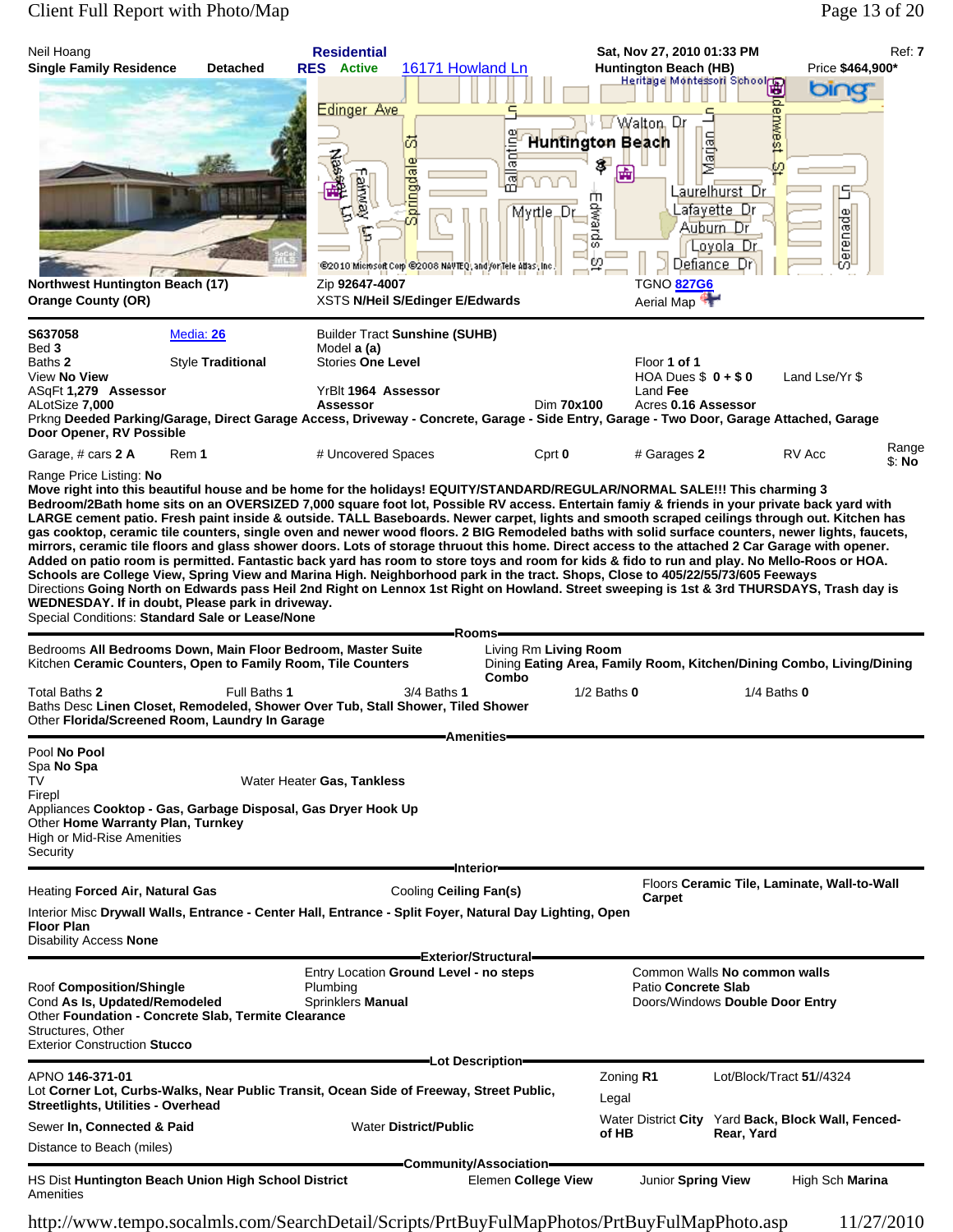#### Client Full Report with Photo/Map Page 14 of 20

| Units<br>Land Fee<br>City Inspection Required No | <b>Builder's Name</b>            | HOA Dues $$0 + $0$<br>Land Lse/Yr \$                                     | Mello Roos No                 |
|--------------------------------------------------|----------------------------------|--------------------------------------------------------------------------|-------------------------------|
| LP/SqFt \$363.49                                 | Orig Price \$469,900             | Listing Activity=<br>Prev Price \$469,900<br><b>Contact Information=</b> | Current Price \$464.900       |
|                                                  | Presented By: Neil Hoang, BS, MS | <b>DRE License: 01340419</b>                                             | Preferred Phone: 714-724-8826 |

Preferred Phone Ext: Thome Agent Direct Phone Number: **714-982-7732** Agent Toll Free Phone Number:<br>Preferred Fax: **714-636-1978** Mobile Phone: **714-982-7732** Pager: **714-724-8812** Preferred Fax: **714-636-1978** Mobile Phone: **714-982-7732** Pager: **714-724-8812** Primary e-mail address: **neilhoang@yahoo.com** 

Blog: www.TravelVietnamNetwork.com Office Phone: **714-724-8812**<br>Website address: www.BestHomelNC.com Office Name: Mac 1 Funding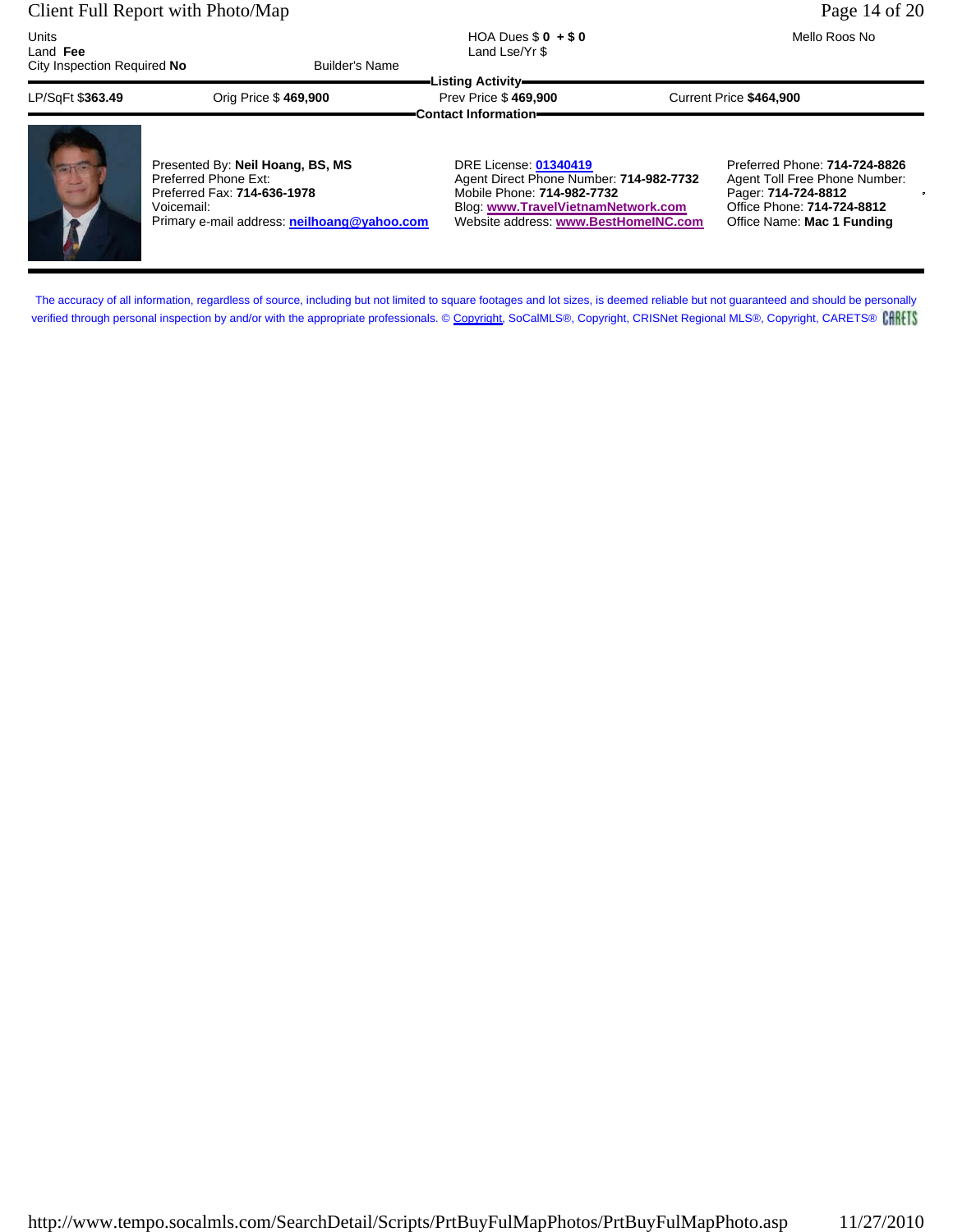# Client Full Report with Photo/Map Page 15 of 20

| S609833<br>Media: 13<br><b>Builder Tract Custom (CUST)</b><br>Bed 3<br>Model (A)<br><b>Style French Country</b><br><b>Stories One Level</b><br>Floor<br>Baths <b>2</b><br>Land Lse/Yr \$<br>View No View<br>HOA Dues $$0 + $0$<br>YrBlt 1962 Assessor<br>Land Fee<br>ASqFt 1,279 Assessor<br>ALotSize 7,000<br>Dim 70x100<br><b>Assessor</b><br>Acres 0.16 Assessor<br>Prkng Direct Garage Access, Driveway, Driveway - Concrete, Garage - Rear Entry, Garage Attached, On Street Parking, RV Access/Parking<br>Range<br>Garage, # cars 2 A<br>Rem<br># Uncovered Spaces<br>Cprt<br>RV Acc<br># Garages<br>\$: No<br>Range Price Listing: No<br>Charming single story home in Huntington Beach. Large separate dining room, with room for a dining room hutch, inside laundry room, fireplace in<br>living room, darling hallway bathroom. Private back yard with plenty of room to add on to the house. Some newer appliances and mirrored closet<br>doors. This home has a lot of windows and lets in a lot of sun light. Very warm and cozy home. This home is within 1/2 mile Goldenwest College, 3<br>elementary schools /Day care/High school within 1 mile, within 2 miles Goldenwest Mall!!<br>Directions Near McFadden & Goldenwest<br>Special Conditions: Short Sale/Subj to Lender Approval**<br>Rooms-<br>Bedrooms All Bedrooms Down, Master Suite<br>Living Rm Living Room<br>Kitchen Ceramic Counters, Remodeled<br>Dining Eating Area, Family Room, Formal Dining Rm<br>Total Baths 2<br>Full Baths 2<br>$3/4$ Baths $0$<br>$1/2$ Baths $0$<br>1/4 Baths $0$<br>Baths Desc Shower Over Tub<br>Other Laundry In Garage<br><b>Amenities</b><br>Pool No Pool<br>Spa No Spa<br>TV Cable TV<br><b>Water Heater</b><br>Firepl Family Room / Brick / Uses Wood Only<br>Appliances Built-In & Freestanding Range, Dishwasher, Garbage Disposal<br>Other Turnkey<br><b>High or Mid-Rise Amenities</b><br>Security Security System - Owned<br>-Interior-<br><b>Heating Forced Air</b><br>Cooling Ceiling Fan(s), Central<br>Floors Ceramic Tile, Hardwood<br><b>Interior Misc Crown Moldings</b><br><b>Disability Access None</b><br>Exterior/Structural=<br>Entry Location Ground Level - no steps<br><b>Common Walls</b><br>Plumbing<br>Patio Covered Patio, Patio<br>Roof Composition/Shingle<br>Sprinklers<br>Doors/Windows Energy Efficient Windows<br>Cond<br>Other End Unit<br>Structures, Other<br><b>Exterior Construction Stucco</b><br>-Lot Description-<br>APNO 145-144-01<br>Lot/Block/Tract 8//3789<br>Zoning<br>Legal<br>Lot<br>Sewer In, Connected & Paid<br><b>Water District/Public</b><br><b>Water District</b><br><b>Yard Block Wall</b><br>Distance to Beach (miles)<br>Community/Association-<br>HS Dist Huntington Beach Union High School District<br>Elemen<br>High Sch<br>Junior<br>Amenities<br>Units<br>HOA Dues $$0 + $0$<br>Mello Roos No<br>Land Fee<br>Land Lse/Yr \$<br><b>Builder's Name</b><br>City Inspection Required No<br>—Listing Activity—<br>Prev Price \$475,000<br>LP/SqFt \$363.57<br>Orig Price \$475,000<br>Current Price \$465,000<br>=Contact Information== | Neil Hoang<br><b>Single Family Residence</b><br>Northwest Huntington Beach (17)<br><b>Orange County (OR)</b> | <b>Detached</b> | <b>Residential</b><br><b>RES</b> Active<br>Cornell Dr<br>Shelly Dr<br>χednoA<br>Winslow<br>丐<br>Zip 92647-2716 | 15471 Salisbury Ln<br>m<br>₹<br>Ë<br>œ<br>Citadel Dr တွ<br><b>BWD</b><br>Dr<br><b>XSTS McFadden/Goldenwest</b> | Halifax Dr.<br>Melbourne Dr<br>McFadden Ave<br><b>Glen View Park</b><br>@2010 Microsoft Corp @2008 NAVTEQ, and for Tele Atlas, Inc. Glen Dr | ⊕<br>oldepwest<br>Ġ.<br>Greer to<br>Park<br>Huntington<br><b>Beach</b> | Sat, Nov 27, 2010 01:33 PM<br><b>Huntington Beach (HB)</b><br>Westminster<br>Golden West<br>College<br><b>TGNO 827G4</b><br>Aerial Map | Price \$465,000*<br>or<br>405<br><b>College Park</b> | Ref: 8 |
|-------------------------------------------------------------------------------------------------------------------------------------------------------------------------------------------------------------------------------------------------------------------------------------------------------------------------------------------------------------------------------------------------------------------------------------------------------------------------------------------------------------------------------------------------------------------------------------------------------------------------------------------------------------------------------------------------------------------------------------------------------------------------------------------------------------------------------------------------------------------------------------------------------------------------------------------------------------------------------------------------------------------------------------------------------------------------------------------------------------------------------------------------------------------------------------------------------------------------------------------------------------------------------------------------------------------------------------------------------------------------------------------------------------------------------------------------------------------------------------------------------------------------------------------------------------------------------------------------------------------------------------------------------------------------------------------------------------------------------------------------------------------------------------------------------------------------------------------------------------------------------------------------------------------------------------------------------------------------------------------------------------------------------------------------------------------------------------------------------------------------------------------------------------------------------------------------------------------------------------------------------------------------------------------------------------------------------------------------------------------------------------------------------------------------------------------------------------------------------------------------------------------------------------------------------------------------------------------------------------------------------------------------------------------------------------------------------------------------------------------------------------------------------------------------------------------------------------------------------------------------------------------------------------------------------------------------------------------------------------------------------------------------------------------------------------------------------------------------------------------|--------------------------------------------------------------------------------------------------------------|-----------------|----------------------------------------------------------------------------------------------------------------|----------------------------------------------------------------------------------------------------------------|---------------------------------------------------------------------------------------------------------------------------------------------|------------------------------------------------------------------------|----------------------------------------------------------------------------------------------------------------------------------------|------------------------------------------------------|--------|
|                                                                                                                                                                                                                                                                                                                                                                                                                                                                                                                                                                                                                                                                                                                                                                                                                                                                                                                                                                                                                                                                                                                                                                                                                                                                                                                                                                                                                                                                                                                                                                                                                                                                                                                                                                                                                                                                                                                                                                                                                                                                                                                                                                                                                                                                                                                                                                                                                                                                                                                                                                                                                                                                                                                                                                                                                                                                                                                                                                                                                                                                                                                   |                                                                                                              |                 |                                                                                                                |                                                                                                                |                                                                                                                                             |                                                                        |                                                                                                                                        |                                                      |        |
|                                                                                                                                                                                                                                                                                                                                                                                                                                                                                                                                                                                                                                                                                                                                                                                                                                                                                                                                                                                                                                                                                                                                                                                                                                                                                                                                                                                                                                                                                                                                                                                                                                                                                                                                                                                                                                                                                                                                                                                                                                                                                                                                                                                                                                                                                                                                                                                                                                                                                                                                                                                                                                                                                                                                                                                                                                                                                                                                                                                                                                                                                                                   |                                                                                                              |                 |                                                                                                                |                                                                                                                |                                                                                                                                             |                                                                        |                                                                                                                                        |                                                      |        |
|                                                                                                                                                                                                                                                                                                                                                                                                                                                                                                                                                                                                                                                                                                                                                                                                                                                                                                                                                                                                                                                                                                                                                                                                                                                                                                                                                                                                                                                                                                                                                                                                                                                                                                                                                                                                                                                                                                                                                                                                                                                                                                                                                                                                                                                                                                                                                                                                                                                                                                                                                                                                                                                                                                                                                                                                                                                                                                                                                                                                                                                                                                                   |                                                                                                              |                 |                                                                                                                |                                                                                                                |                                                                                                                                             |                                                                        |                                                                                                                                        |                                                      |        |
|                                                                                                                                                                                                                                                                                                                                                                                                                                                                                                                                                                                                                                                                                                                                                                                                                                                                                                                                                                                                                                                                                                                                                                                                                                                                                                                                                                                                                                                                                                                                                                                                                                                                                                                                                                                                                                                                                                                                                                                                                                                                                                                                                                                                                                                                                                                                                                                                                                                                                                                                                                                                                                                                                                                                                                                                                                                                                                                                                                                                                                                                                                                   |                                                                                                              |                 |                                                                                                                |                                                                                                                |                                                                                                                                             |                                                                        |                                                                                                                                        |                                                      |        |
|                                                                                                                                                                                                                                                                                                                                                                                                                                                                                                                                                                                                                                                                                                                                                                                                                                                                                                                                                                                                                                                                                                                                                                                                                                                                                                                                                                                                                                                                                                                                                                                                                                                                                                                                                                                                                                                                                                                                                                                                                                                                                                                                                                                                                                                                                                                                                                                                                                                                                                                                                                                                                                                                                                                                                                                                                                                                                                                                                                                                                                                                                                                   |                                                                                                              |                 |                                                                                                                |                                                                                                                |                                                                                                                                             |                                                                        |                                                                                                                                        |                                                      |        |
|                                                                                                                                                                                                                                                                                                                                                                                                                                                                                                                                                                                                                                                                                                                                                                                                                                                                                                                                                                                                                                                                                                                                                                                                                                                                                                                                                                                                                                                                                                                                                                                                                                                                                                                                                                                                                                                                                                                                                                                                                                                                                                                                                                                                                                                                                                                                                                                                                                                                                                                                                                                                                                                                                                                                                                                                                                                                                                                                                                                                                                                                                                                   |                                                                                                              |                 |                                                                                                                |                                                                                                                |                                                                                                                                             |                                                                        |                                                                                                                                        |                                                      |        |
|                                                                                                                                                                                                                                                                                                                                                                                                                                                                                                                                                                                                                                                                                                                                                                                                                                                                                                                                                                                                                                                                                                                                                                                                                                                                                                                                                                                                                                                                                                                                                                                                                                                                                                                                                                                                                                                                                                                                                                                                                                                                                                                                                                                                                                                                                                                                                                                                                                                                                                                                                                                                                                                                                                                                                                                                                                                                                                                                                                                                                                                                                                                   |                                                                                                              |                 |                                                                                                                |                                                                                                                |                                                                                                                                             |                                                                        |                                                                                                                                        |                                                      |        |
|                                                                                                                                                                                                                                                                                                                                                                                                                                                                                                                                                                                                                                                                                                                                                                                                                                                                                                                                                                                                                                                                                                                                                                                                                                                                                                                                                                                                                                                                                                                                                                                                                                                                                                                                                                                                                                                                                                                                                                                                                                                                                                                                                                                                                                                                                                                                                                                                                                                                                                                                                                                                                                                                                                                                                                                                                                                                                                                                                                                                                                                                                                                   |                                                                                                              |                 |                                                                                                                |                                                                                                                |                                                                                                                                             |                                                                        |                                                                                                                                        |                                                      |        |
|                                                                                                                                                                                                                                                                                                                                                                                                                                                                                                                                                                                                                                                                                                                                                                                                                                                                                                                                                                                                                                                                                                                                                                                                                                                                                                                                                                                                                                                                                                                                                                                                                                                                                                                                                                                                                                                                                                                                                                                                                                                                                                                                                                                                                                                                                                                                                                                                                                                                                                                                                                                                                                                                                                                                                                                                                                                                                                                                                                                                                                                                                                                   |                                                                                                              |                 |                                                                                                                |                                                                                                                |                                                                                                                                             |                                                                        |                                                                                                                                        |                                                      |        |
|                                                                                                                                                                                                                                                                                                                                                                                                                                                                                                                                                                                                                                                                                                                                                                                                                                                                                                                                                                                                                                                                                                                                                                                                                                                                                                                                                                                                                                                                                                                                                                                                                                                                                                                                                                                                                                                                                                                                                                                                                                                                                                                                                                                                                                                                                                                                                                                                                                                                                                                                                                                                                                                                                                                                                                                                                                                                                                                                                                                                                                                                                                                   |                                                                                                              |                 |                                                                                                                |                                                                                                                |                                                                                                                                             |                                                                        |                                                                                                                                        |                                                      |        |

Presented By: Neil Hoang, BS, MS DRE License: 01340419 Preferred Phone: 714-724-8826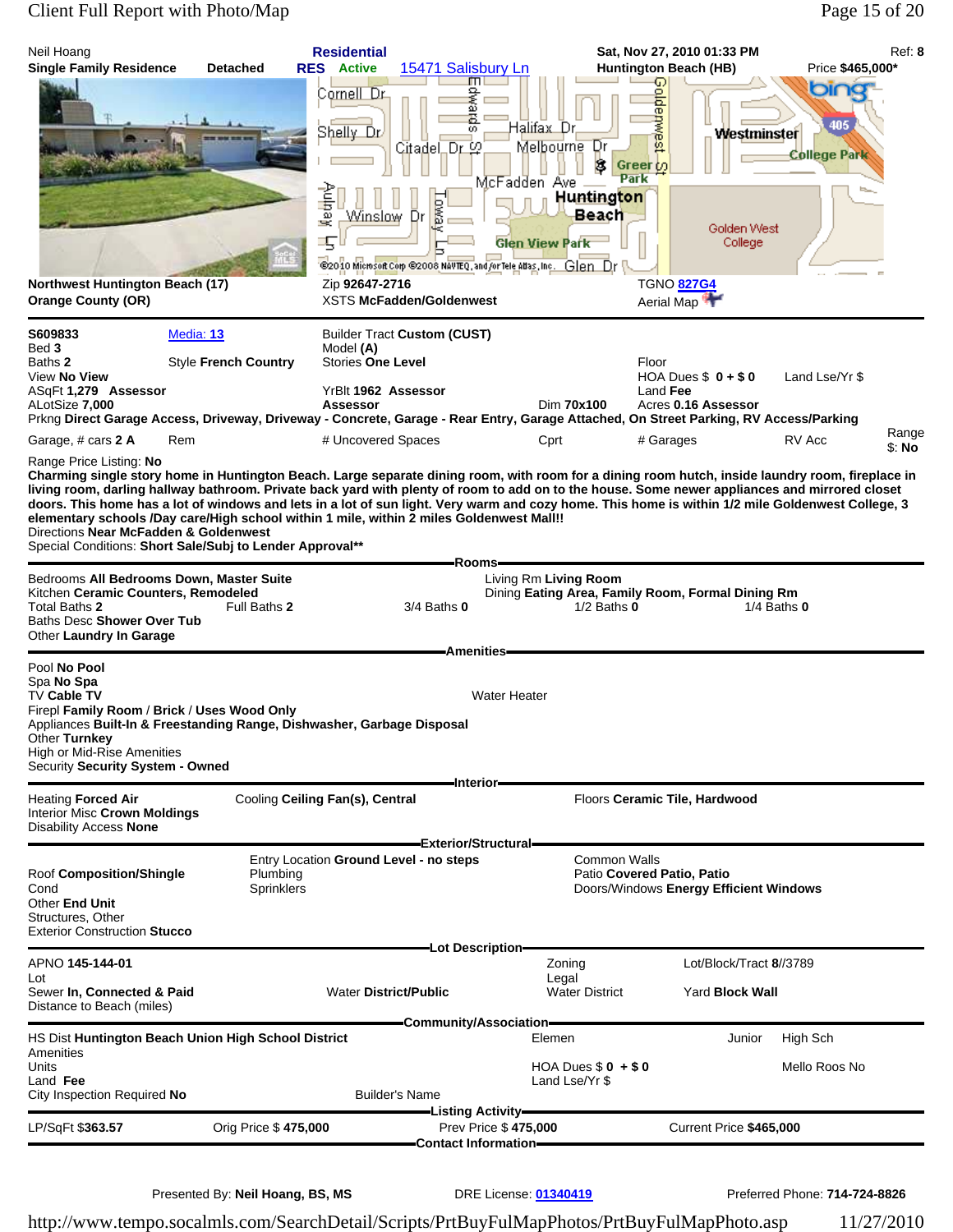## Client Full Report with Photo/Map Page 16 of 20



Primary e-mail address: **neilhoang@yahoo.com** 

Preferred Phone Ext: **Agent Direct Phone Number: 714-982-7732** Agent Toll Free Phone Number: **Preferred Fax: 714-636-1978** Agent Mobile Phone: **714-982-7732** Pager: **714-724-8812** Preferred Fax: **714-636-1978** Mobile Phone: **714-982-7732** Pager: **714-724-8812** Voicemail: Blog: **www.TravelVietnamNetwork.com** Office Phone: **714-724-8812**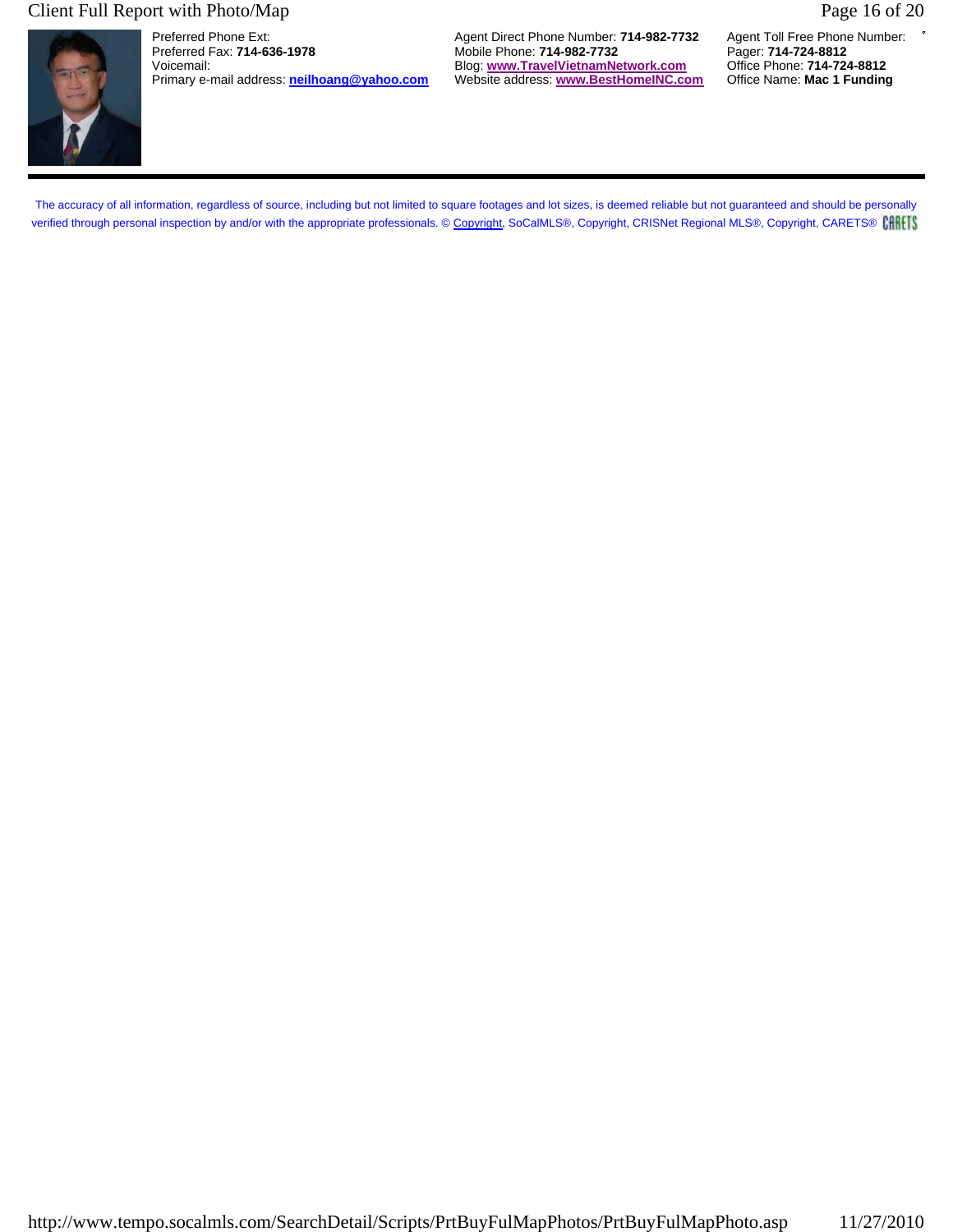# Client Full Report with Photo/Map Page 17 of 20

| Neil Hoang<br><b>Single Family Residence</b>                                                                                                                                                                                                                                                                       | <b>Detached</b>                                                                         | <b>Residential</b><br><b>RES</b><br><b>Active</b>                              | 8211 TERRY Dr                                                                                                                             |                                     | Sat, Nov 27, 2010 01:33 PM<br><b>Huntington Beach (HB)</b>                                                                 |        | Price \$480,000*                                                                                                    | Ref: 9 |
|--------------------------------------------------------------------------------------------------------------------------------------------------------------------------------------------------------------------------------------------------------------------------------------------------------------------|-----------------------------------------------------------------------------------------|--------------------------------------------------------------------------------|-------------------------------------------------------------------------------------------------------------------------------------------|-------------------------------------|----------------------------------------------------------------------------------------------------------------------------|--------|---------------------------------------------------------------------------------------------------------------------|--------|
| Fountain Valley / Northeast HB (16)                                                                                                                                                                                                                                                                                |                                                                                         | Danube Dr<br>Rhone<br>Zip 92647-                                               | Heil Ave <mark> 문</mark><br>æ<br>的<br>Q<br><b>RAIR</b><br>39<br>CTerry Dr<br>@2010 Microsoft Com/@2008 NAVTEQ, and /or Tele Adas, Inc. O2 | Brush Dr<br>ω                       | <b>Bivig</b><br>ã<br>Bryant Dr<br>혘<br><mark>Hu</mark> ntington Beach <sub>Amett</sub> Dr<br>Warner Ave<br>←<br>TGNO 828A7 | ā      | Resol<br>வை<br>405                                                                                                  |        |
| <b>Orange County (OR)</b>                                                                                                                                                                                                                                                                                          |                                                                                         | XSTS Beach Blvd and Terry Dr                                                   |                                                                                                                                           |                                     | Aerial Map                                                                                                                 |        |                                                                                                                     |        |
| MRM-T10010668<br>Bed 4<br>Baths 1<br>View No View<br>ASqFt 1,796 Assessor<br>ALotSize 7,000                                                                                                                                                                                                                        | Media: 1<br>Style                                                                       | Builder Tract ()<br>Model ()<br><b>Stories Two Levels</b><br><b>YrBIt 1962</b> |                                                                                                                                           | Dim                                 | Floor<br>HOA Dues $$0 + $$<br>Land Fee<br>Acres                                                                            |        | Land Lse/Yr \$                                                                                                      |        |
| Prkng<br>Garage, # cars 2                                                                                                                                                                                                                                                                                          | Rem                                                                                     | # Uncovered Spaces                                                             |                                                                                                                                           | Cprt                                | # Garages                                                                                                                  |        | RV Acc                                                                                                              | Range  |
| Range Price Listing: No<br>Corner Lot Must See! Shows like a model home on the inside! Hardwood Cherrywood Floors. Upgraded Base Boards and Trim. Tile floors in the<br>bathroom. Seperate loft above the Garage. Great Location!<br><b>Directions</b><br>Special Conditions: Short Sale/Subj to Lender Approval** |                                                                                         |                                                                                | Rooms <del>-</del>                                                                                                                        |                                     |                                                                                                                            |        |                                                                                                                     | \$: No |
| <b>Bedrooms Master Suite</b><br>Kitchen<br>Total Baths 1<br><b>Baths Desc</b><br>Other                                                                                                                                                                                                                             | Full Baths 1                                                                            |                                                                                | Living Rm<br>Dining<br>3/4 Baths<br><b>Amenities</b>                                                                                      |                                     | 1/2 Baths                                                                                                                  |        | 1/4 Baths                                                                                                           |        |
| Pool No Pool<br>Spa<br>TV<br><b>Firepl Living Room</b><br>Appliances<br>Other<br>High or Mid-Rise Amenities<br>Security                                                                                                                                                                                            |                                                                                         |                                                                                | <b>Water Heater</b>                                                                                                                       |                                     |                                                                                                                            |        |                                                                                                                     |        |
| <b>Heating Other Heating</b><br><b>Interior Misc</b><br><b>Disability Access</b>                                                                                                                                                                                                                                   |                                                                                         |                                                                                | -Interior-<br>Cooling Other                                                                                                               |                                     |                                                                                                                            |        | <b>Floors</b>                                                                                                       |        |
| <b>Entry Location</b><br>Plumbing<br>Roof<br>Sprinklers<br>Cond<br>Structures, Other<br><b>Exterior Construction</b>                                                                                                                                                                                               |                                                                                         | Patio<br>Doors/Windows                                                         | Exterior/Structural=<br>Common Walls No common walls                                                                                      |                                     |                                                                                                                            |        |                                                                                                                     |        |
| APNO 10760131                                                                                                                                                                                                                                                                                                      |                                                                                         |                                                                                | -Lot Description-<br>Zoning                                                                                                               |                                     | Lot/Block/Tract 8//3920                                                                                                    |        |                                                                                                                     |        |
| Lot Corner Lot<br>Sewer<br>Distance to Beach (miles)                                                                                                                                                                                                                                                               |                                                                                         | Water                                                                          | Legal<br><b>Water District</b>                                                                                                            |                                     | Yard                                                                                                                       |        |                                                                                                                     |        |
| <b>HS Dist</b><br>Amenities<br>Units<br>Land Fee<br>City Inspection Required No                                                                                                                                                                                                                                    |                                                                                         | Builder's Name                                                                 | -Community/Association-<br>Elemen                                                                                                         | HOA Dues $$0 + $$<br>Land Lse/Yr \$ |                                                                                                                            | Junior | High Sch<br>Mello Roos                                                                                              |        |
| LP/SqFt \$267.26                                                                                                                                                                                                                                                                                                   |                                                                                         | Orig Price \$500,000                                                           | -Listing Activity <del>–</del><br>Prev Price \$<br><b>Contact Information=</b>                                                            |                                     | Current Price \$480,000                                                                                                    |        |                                                                                                                     |        |
| Voicemail:                                                                                                                                                                                                                                                                                                         | Presented By: Neil Hoang, BS, MS<br>Preferred Phone Ext:<br>Preferred Fax: 714-636-1978 |                                                                                | <b>DRE License: 01340419</b><br>Mobile Phone: 714-982-7732                                                                                |                                     | Agent Direct Phone Number: 714-982-7732<br>Blog: www.TravelVietnamNetwork.com                                              |        | Preferred Phone: 714-724-8826<br>Agent Toll Free Phone Number:<br>Pager: 714-724-8812<br>Office Phone: 714-724-8812 |        |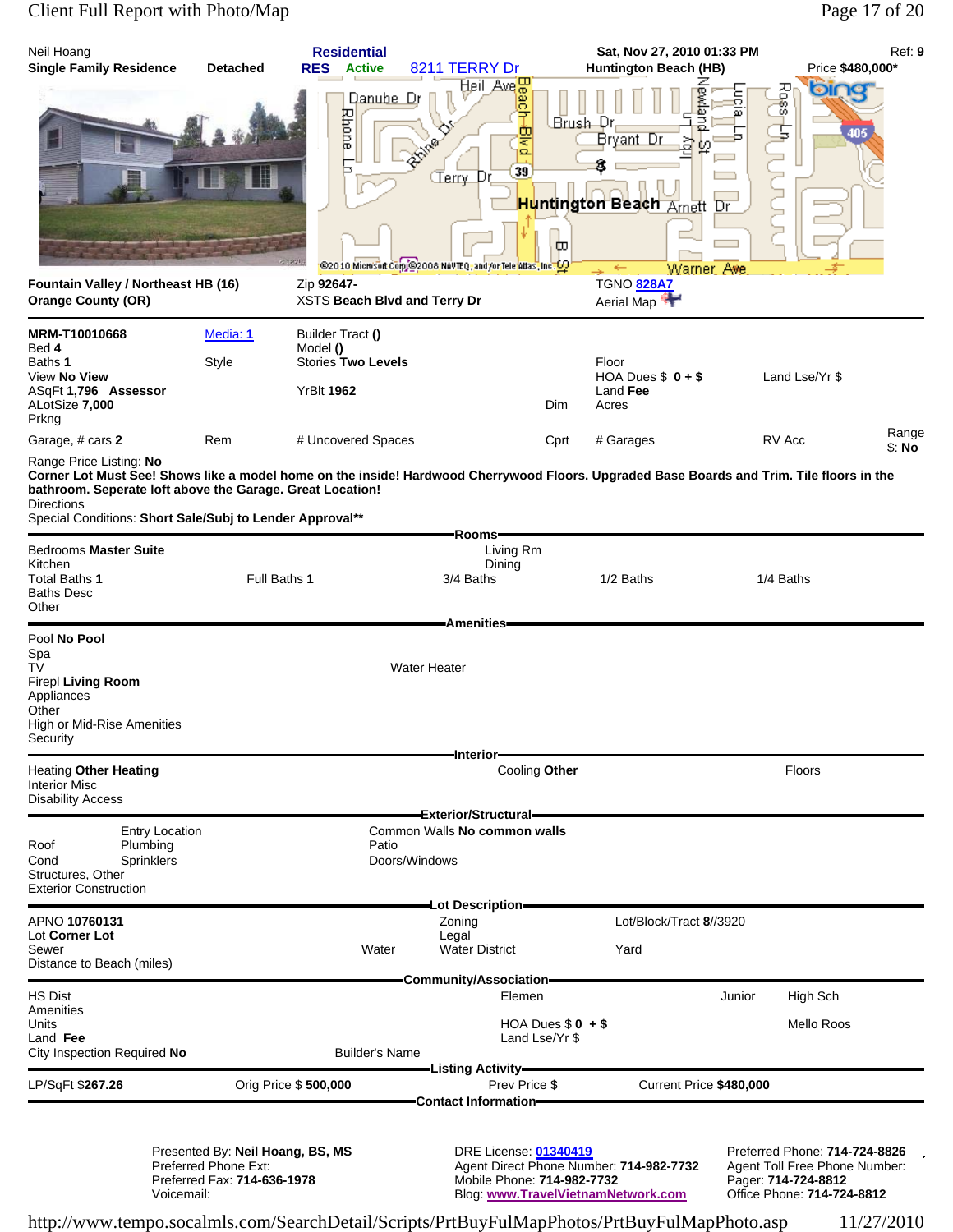## Client Full Report with Photo/Map Page 18 of 20

Primary e-mail address: **neilhoang@yahoo.com** Website address: **www.BestHomeINC.com** Office Name: **Mac 1 Funding**

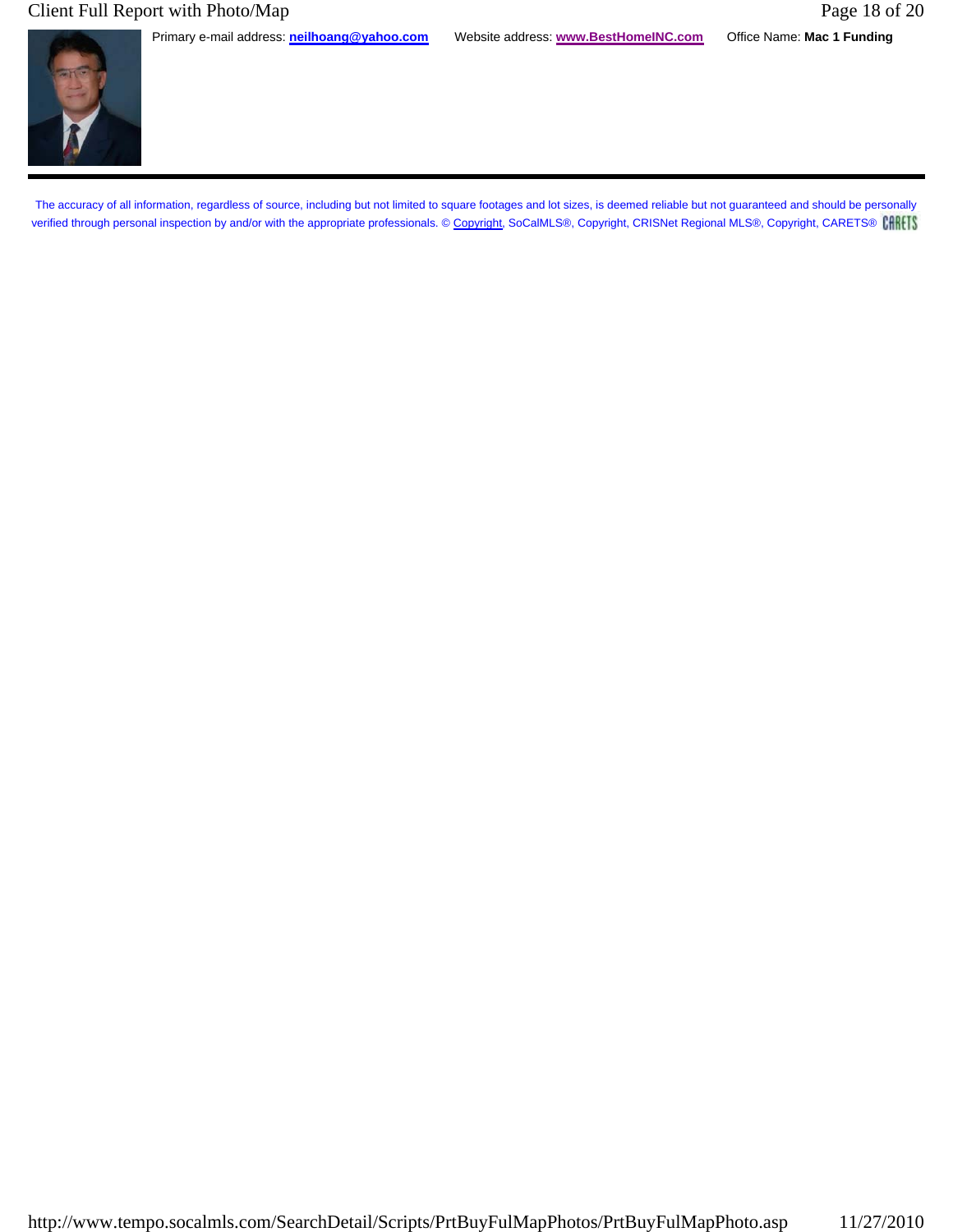# Client Full Report with Photo/Map Page 19 of 20

| Neil Hoang<br><b>Single Family Residence</b>                                                                                                                                                                                                                                                                                                                                                                                                                                                                                                                                                                                                                                                                                                                                                                                                                                                                                                                                                       | <b>Detached</b> | <b>Residential</b><br><b>RES</b> Active                                          | 5671 Heil Ave                                                                                                         | <b>Huntington Beach (HB)</b>                                                              | Sat, Nov 27, 2010 01:33 PM                                                                       | Ref: 10<br>Price \$485,000*                                                         |
|----------------------------------------------------------------------------------------------------------------------------------------------------------------------------------------------------------------------------------------------------------------------------------------------------------------------------------------------------------------------------------------------------------------------------------------------------------------------------------------------------------------------------------------------------------------------------------------------------------------------------------------------------------------------------------------------------------------------------------------------------------------------------------------------------------------------------------------------------------------------------------------------------------------------------------------------------------------------------------------------------|-----------------|----------------------------------------------------------------------------------|-----------------------------------------------------------------------------------------------------------------------|-------------------------------------------------------------------------------------------|--------------------------------------------------------------------------------------------------|-------------------------------------------------------------------------------------|
|                                                                                                                                                                                                                                                                                                                                                                                                                                                                                                                                                                                                                                                                                                                                                                                                                                                                                                                                                                                                    |                 | g,<br>ळ<br>ω<br><b>Chic</b><br>ω<br>ф                                            | Meadowlark_Dr<br>Caliente<br>Dr<br>5<br>Paza<br>Graham<br>@2010 Microsoft Corp @2008 NAVTEQ, and for Tele Atlas, Inc. | Venturi Dr<br><b>Huntington Beach</b><br>8,<br>Heil Ave<br>□<br>Meadowlark<br>Golf Course | g<br><b>Bradpury</b><br>qiale<br>$\varrho$<br>5<br>Springda<br>Chris<br>Carr<br><b>Park</b><br>ᢛ | bin<br>Quches<br>г<br>Е<br>ю<br>5<br>Heil Ave<br>Gloria Dr<br>G<br>٩<br>Busby<br>會日 |
| Northwest Huntington Beach (17)<br><b>Orange County (OR)</b>                                                                                                                                                                                                                                                                                                                                                                                                                                                                                                                                                                                                                                                                                                                                                                                                                                                                                                                                       |                 | Zip 92649-3728<br>XSTS N/Heil W/Springdale                                       |                                                                                                                       | <b>TGNO 827E7</b>                                                                         | Aerial Map                                                                                       |                                                                                     |
| P684583<br>Bed 4                                                                                                                                                                                                                                                                                                                                                                                                                                                                                                                                                                                                                                                                                                                                                                                                                                                                                                                                                                                   | Media: 13       | Model $0(0)$                                                                     | <b>Builder Tract Huntington Village I (HVL1)</b>                                                                      |                                                                                           |                                                                                                  |                                                                                     |
| Baths 2<br><b>View Golf Course View</b><br>ASqFt 2,033 Assessor<br>ALotSize 6,500<br>Prkng Garage Attached, On Street Parking, RV Possible                                                                                                                                                                                                                                                                                                                                                                                                                                                                                                                                                                                                                                                                                                                                                                                                                                                         | Style Ranch     | <b>Stories One Level</b><br>YrBlt 1963 Assessor<br><b>Assessor</b>               |                                                                                                                       | Floor<br>Land Fee<br>Dim 65x100                                                           | HOA Dues $$0 + $0$<br>Acres 0.15 Assessor                                                        | Land Lse/Yr \$                                                                      |
| Garage, # cars 2 A                                                                                                                                                                                                                                                                                                                                                                                                                                                                                                                                                                                                                                                                                                                                                                                                                                                                                                                                                                                 | Rem 1           | # Uncovered Spaces                                                               | Cprt                                                                                                                  | # Garages                                                                                 |                                                                                                  | Range<br>RV Acc<br>\$: No                                                           |
| Access and a 2-Car Garage with Automatic Garage Opener. Large Living Room w/ Fireplace and Large picture windows with a view of Golf Course.<br>Large Kitchen with pass-through stain glass window to enclosed Patio/SunRoom area. The owner is leaving a Kenmore Refrigerator side-by-side<br>with Pur Ultimate Filtration Water Dispenser and Ice Maker. It also boasts an enlarged Master Bedroom w/Two large closets and a private bath<br>w/backyard access. House has a Decra Tile Roof, a newer 40-Gallon Water Heater, Mirrored Wardrobe Doors in all Bedrooms and Berber Carpet.<br>Don't miss this great opportunity!<br>Directions From 405 South Exit Springdale, head South on Springdale St, right at Heil Avenue<br>Special Conditions: In Foreclosure Process, Notice of Default, Short Sale/Offer(s) Submitted, Short Sale/Subj to Lender Approval**<br>Bedrooms All Bedrooms Down, Ground Floor Master Bedroom<br>Kitchen Ceramic Counters<br>Total Baths 2<br><b>Baths Desc</b> | Full Baths 1    |                                                                                  | -Rooms-<br>3/4 Baths 1                                                                                                | Living Rm Living Room<br>Dining Family Kitchen<br>$1/2$ Baths $0$                         |                                                                                                  | $1/4$ Baths $0$                                                                     |
| Other Laundry In Kitchen, Sun Room<br>Pool No Pool                                                                                                                                                                                                                                                                                                                                                                                                                                                                                                                                                                                                                                                                                                                                                                                                                                                                                                                                                 |                 |                                                                                  | <b>Amenities</b>                                                                                                      |                                                                                           |                                                                                                  |                                                                                     |
| Spa <b>No Spa</b><br>TV<br>Firepl Living Room / Brick / Uses Wood Only<br>Appliances Built-In Gas Range, Dishwasher, Double Oven, Microwave, Refrigerator, Trash Compactor<br>Other<br>High or Mid-Rise Amenities<br>Security                                                                                                                                                                                                                                                                                                                                                                                                                                                                                                                                                                                                                                                                                                                                                                      |                 | Water Heater Gas, Strapped                                                       | —Interior—                                                                                                            |                                                                                           |                                                                                                  |                                                                                     |
| Heating Central, Forced Air<br>Interior Misc Built-In Bookcases, Entrance - Foyer, Mirrored Closet Door(s), Window Blinds<br><b>Disability Access None</b>                                                                                                                                                                                                                                                                                                                                                                                                                                                                                                                                                                                                                                                                                                                                                                                                                                         |                 | Cooling No Air Conditioning                                                      | =Exterior/Structural=                                                                                                 |                                                                                           |                                                                                                  | Floors Carpet - Partial, Hardwood - Partial, Terrazzo                               |
| Roof Flat Tile<br>Cond Additions/Alter, As Is, Repairs<br>Cosmetic<br>Other Faces South, Foundation - Concrete Slab<br>Structures, Other<br><b>Exterior Construction Stucco/Brick</b>                                                                                                                                                                                                                                                                                                                                                                                                                                                                                                                                                                                                                                                                                                                                                                                                              |                 | <b>Entry Location Ground Level -</b><br>no steps<br>Plumbing<br>Sprinklers Front | Patio Concrete Slab<br><b>Leaded Glass Window</b>                                                                     | Common Walls No common walls                                                              |                                                                                                  | Doors/Windows Garden Window, Skylights, Sliding Glass Door(s), Stained-             |
| APNO 146-155-28<br>Lot Lot Level-Flat<br>Sewer In Street Paid<br>Distance to Beach (miles)                                                                                                                                                                                                                                                                                                                                                                                                                                                                                                                                                                                                                                                                                                                                                                                                                                                                                                         |                 | <b>Water District/Public</b>                                                     | -Lot Description-<br>Zoning<br>Legal<br><b>Water District</b>                                                         | Lot/Block/Tract 15//3646                                                                  | Yard Block Wall, Vinyl Fence, Wood                                                               |                                                                                     |
| HS Dist Huntington Beach Union High School District                                                                                                                                                                                                                                                                                                                                                                                                                                                                                                                                                                                                                                                                                                                                                                                                                                                                                                                                                |                 |                                                                                  | -Community/Association <del>--</del>                                                                                  | Elemen                                                                                    | Junior                                                                                           | High Sch                                                                            |
| Amenities<br>Units<br>Land Fee<br>City Inspection Required No                                                                                                                                                                                                                                                                                                                                                                                                                                                                                                                                                                                                                                                                                                                                                                                                                                                                                                                                      |                 | <b>Builder's Name</b>                                                            |                                                                                                                       | HOA Dues $$0 + $0$<br>Land Lse/Yr \$                                                      |                                                                                                  | Mello Roos No                                                                       |
|                                                                                                                                                                                                                                                                                                                                                                                                                                                                                                                                                                                                                                                                                                                                                                                                                                                                                                                                                                                                    |                 |                                                                                  | -Listing Activity—                                                                                                    |                                                                                           |                                                                                                  |                                                                                     |